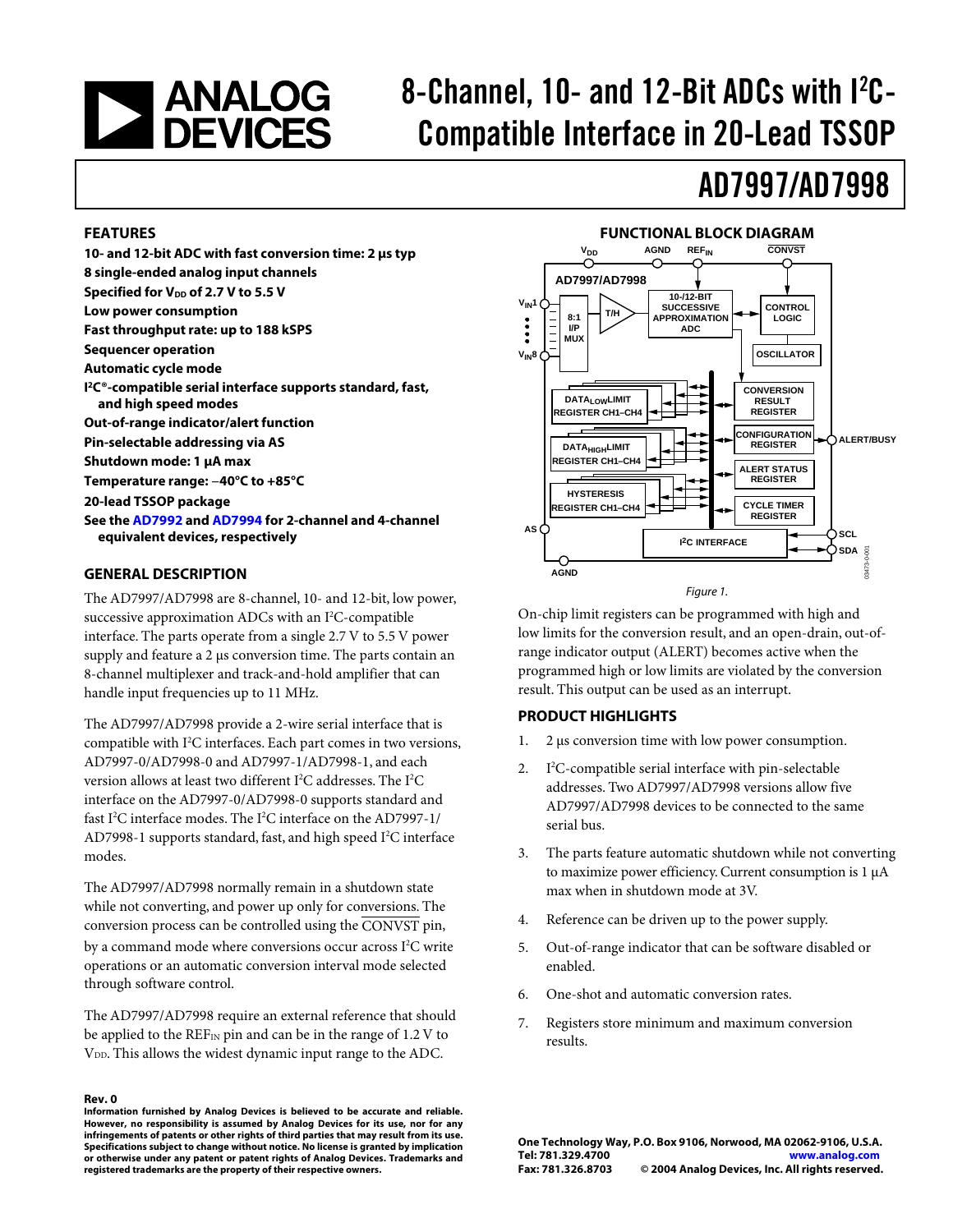### TABLE OF CONTENTS

| Pin Configuration and Pin Function Descriptions 10 |  |
|----------------------------------------------------|--|
|                                                    |  |
|                                                    |  |
|                                                    |  |
|                                                    |  |
|                                                    |  |
|                                                    |  |
|                                                    |  |
|                                                    |  |
|                                                    |  |
|                                                    |  |
|                                                    |  |
|                                                    |  |
|                                                    |  |
|                                                    |  |
|                                                    |  |
|                                                    |  |

| Writing to the Address Pointer Register for a Subsequent           |
|--------------------------------------------------------------------|
| Writing a Single Byte of Data to the Alert Status Register or      |
| Writing Two Bytes of Data to a Limit, Hysteresis, or               |
|                                                                    |
|                                                                    |
|                                                                    |
|                                                                    |
| Placing the AD7997-1/AD7998-1 into High Speed Mode  27             |
|                                                                    |
|                                                                    |
|                                                                    |
|                                                                    |
| Mode 3-Automatic Cycle Interval Mode 30                            |
|                                                                    |
|                                                                    |
|                                                                    |
| Related Parts in I <sup>2</sup> C-Compatible ADC Product Family 31 |

#### **REVISION HISTORY**

**9/04—Revision 0: Initial Version**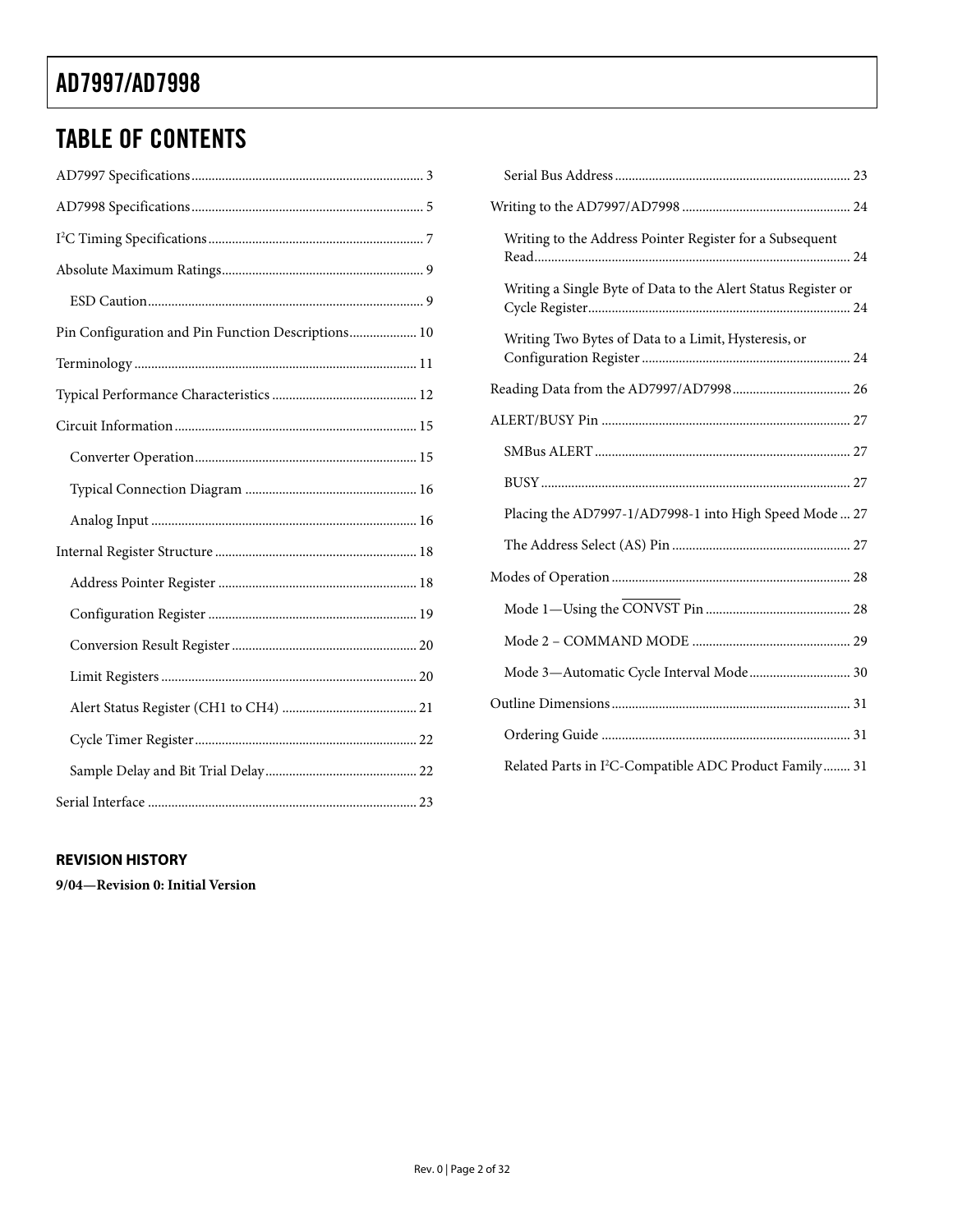### <span id="page-2-0"></span>AD7997 SPECIFICATIONS

Temperature range for B version is −40°C to +85°C. Unless otherwise noted, V<sub>DD</sub> = 2.7 V to 5.5 V; REF<sub>IN</sub> = 2.5 V; For the AD7997-0, all specifications apply for fscL up to 400 kHz; for the AD7997-1, all specifications apply for fscL up to 3.4 MHz, unless otherwise noted;  $T_A = T_{MIN}$  to  $T_{MAX}$ . **Table 1.** 

<span id="page-2-1"></span>

| rabie r.                                            |                        |             |                                                            |
|-----------------------------------------------------|------------------------|-------------|------------------------------------------------------------|
| <b>Parameter</b>                                    | <b>B</b> Version       | Unit        | <b>Test Conditions/Comments</b>                            |
| DYNAMIC PERFORMANCE <sup>1</sup>                    |                        |             | $F_{IN}$ = 10 kHz sine wave for $f_{SCL}$ from 1.7 MHz to  |
|                                                     |                        |             | 3.4 MHz                                                    |
|                                                     |                        |             | $F_{IN}$ = 1 kHz sine wave for $f_{SCL}$ up to 400 kHz     |
| Signal to Noise + Distortion (SINAD) <sup>2</sup>   | 61                     | dB min      |                                                            |
| Total Harmonic Distortion (THD) <sup>2</sup>        | $-75$                  | dB max      |                                                            |
| Peak Harmonic or Spurious Noise (SFDR) <sup>2</sup> | $-76$                  | dB max      |                                                            |
| Intermodulation Distortion (IMD) <sup>2</sup>       |                        |             | $fa = 10.1$ kHz, $fb = 9.9$ kHz for $f_{SCL}$ from 1.7 MHz |
|                                                     |                        |             | to 3.4 MHz                                                 |
|                                                     |                        |             | $fa = 1.1$ kHz, $fb = 0.9$ kHz for $f_{SCL}$ up to 400 kHz |
| Second-Order Terms                                  | $-86$                  | dB typ      |                                                            |
| <b>Third-Order Terms</b>                            | $-86$                  | dB typ      |                                                            |
| Aperture Delay <sup>2</sup>                         | 10                     | ns max      |                                                            |
| Aperture Jitter <sup>2</sup>                        | 50                     | ps typ      |                                                            |
| Channel-to-Channel Isolation <sup>2</sup>           | $-90$                  | dB typ      | $F_{IN}$ = 108 Hz, see the Terminology section             |
| Full-Power Bandwidth <sup>2</sup>                   | 11                     | MHz typ     | @ 3 dB                                                     |
|                                                     | $\overline{2}$         | MHz typ     | @ 0.1 dB                                                   |
| DC ACCURACY                                         |                        |             |                                                            |
| Resolution                                          | 10                     | <b>Bits</b> |                                                            |
| Integral Nonlinearity <sup>1,2</sup>                | ±0.5                   | LSB max     |                                                            |
| Differential Nonlinearity <sup>1,2</sup>            | ±0.5                   | LSB max     | Guaranteed no missed codes to 10 bits                      |
| Offset Error <sup>2</sup>                           | ±1.5                   | LSB max     | Mode 1 (CONVST Mode)                                       |
|                                                     | ±2.5                   | LSB max     | Mode 2 (Command Mode)                                      |
| Offset Error Match <sup>2</sup>                     | ±0.5                   | LSB max     |                                                            |
| Gain Error <sup>2</sup>                             | ±1.5                   | LSB max     |                                                            |
| Gain Error Match <sup>2</sup>                       | ±0.5                   | LSB max     |                                                            |
| <b>ANALOG INPUT</b>                                 |                        |             |                                                            |
| Input Voltage Range                                 | 0 to REF <sub>IN</sub> | V           |                                                            |
| DC Leakage Current                                  | ±1                     | $\mu$ A max |                                                            |
| <b>Input Capacitance</b>                            | 30                     | pF typ      |                                                            |
| <b>REFERENCE INPUT</b>                              |                        |             |                                                            |
| <b>REF<sub>IN</sub></b> Input Voltage Range         | 1.2 to $V_{DD}$        | V min/V max |                                                            |
| DC Leakage Current                                  | ±1                     | µA max      |                                                            |
| Input Impedance                                     | 69                     | kΩ typ      | During a conversion                                        |
| LOGIC INPUTS (SDA, SCL)                             |                        |             |                                                            |
| Input High Voltage, VINH                            | $0.7 (V_{DD})$         | V min       |                                                            |
| Input Low Voltage, VINL                             | $0.3 (V_{DD})$         | V max       |                                                            |
| Input Leakage Current, I <sub>IN</sub>              | ±1                     | µA max      | $V_{IN} = 0$ V or $V_{DD}$                                 |
| Input Capacitance, CIN <sup>3</sup>                 | 10                     | pF max      |                                                            |
| <b>Input Hysteresis, VHYST</b>                      | $0.1 (V_{DD})$         | V min       |                                                            |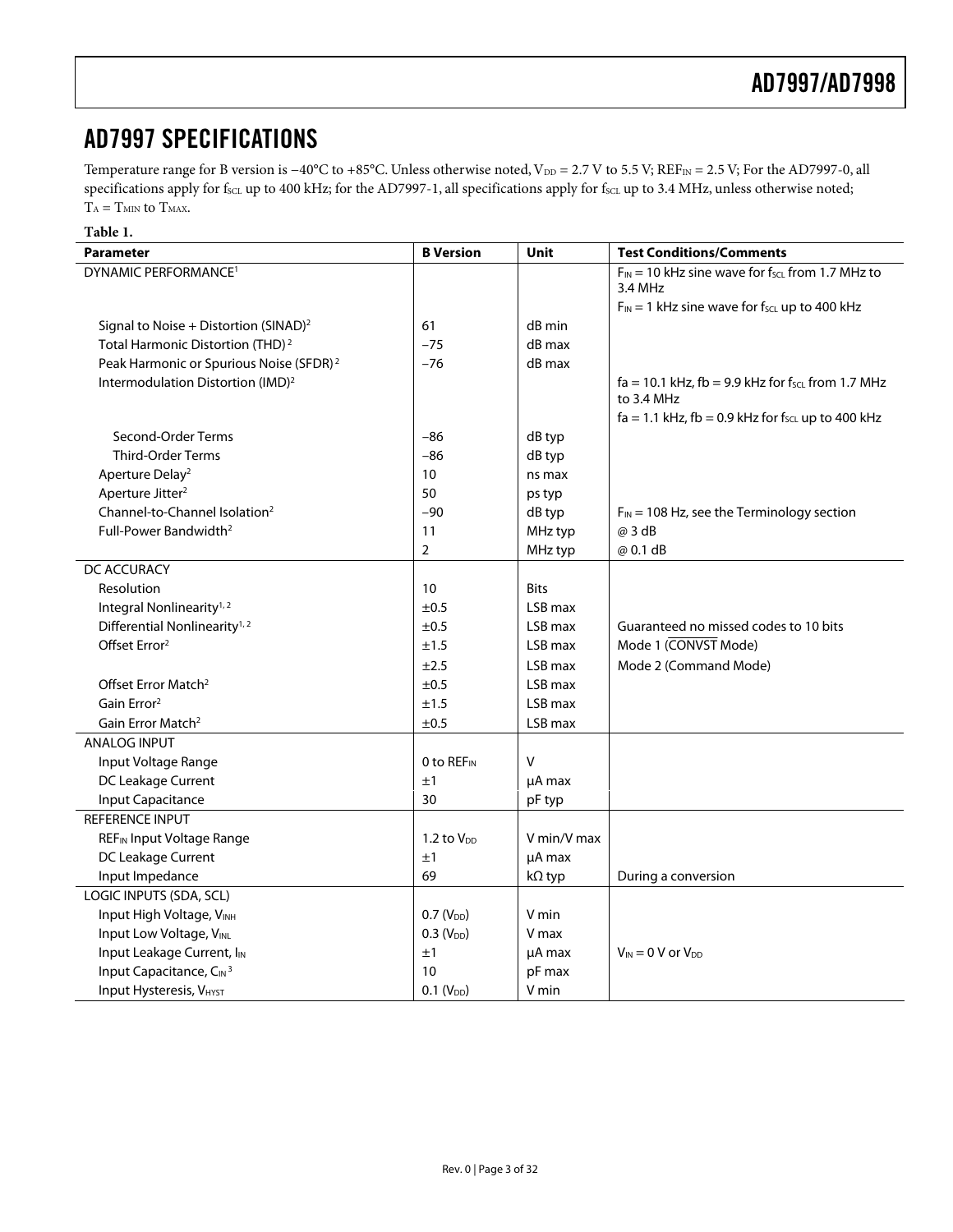| <b>Parameter</b>                               | <b>B</b> Version                 | Unit      | <b>Test Conditions/Comments</b>                                          |
|------------------------------------------------|----------------------------------|-----------|--------------------------------------------------------------------------|
| LOGIC INPUTS (CONVST)                          |                                  |           |                                                                          |
| Input High Voltage, VINH                       | 2.4                              | V min     | $V_{DD} = 5 V$                                                           |
|                                                | 2.0                              | V min     | $V_{DD} = 3 V$                                                           |
| Input Low Voltage, VINL                        | 0.8                              | V max     | $V_{DD} = 5 V$                                                           |
|                                                | 0.4                              | V max     | $V_{DD} = 3 V$                                                           |
| Input Leakage Current, I <sub>IN</sub>         | ±1                               | µA max    | $V_{IN} = 0 V$ or $V_{DD}$                                               |
| Input Capacitance, CIN <sup>3</sup>            | 10                               | pF max    |                                                                          |
| LOGIC OUTPUTS (OPEN-DRAIN)                     |                                  |           |                                                                          |
| Output Low Voltage, V <sub>OL</sub>            | 0.4                              | V max     | $I_{SINK} = 3 mA$                                                        |
|                                                | 0.6                              | V max     | $I_{SINK} = 6 mA$                                                        |
| Floating-State Leakage Current                 | ±1                               | µA max    |                                                                          |
| Floating-State Output Capacitance <sup>3</sup> | 10                               | pF max    |                                                                          |
| <b>Output Coding</b>                           | <b>Straight (Natural) Binary</b> |           |                                                                          |
| <b>CONVERSION RATE</b>                         |                                  |           | See the Modes of Operation section                                       |
| <b>Conversion Time</b>                         | $\overline{2}$                   | us typ    |                                                                          |
| Throughput Rate                                |                                  |           |                                                                          |
| Mode 1 (Reading after the Conversion)          | 5                                | kSPS typ  | $f_{\text{SCL}} = 100 \text{ kHz}$                                       |
|                                                | 21                               | kSPS typ  | $f_{SCL} = 400$ kHz                                                      |
|                                                | 121                              | kSPS typ  | $f_{SCL} = 3.4 \text{ MHz}$                                              |
| Mode 2                                         | 5.5                              | kSPS typ  | $f_{SCL} = 100$ kHz                                                      |
|                                                | 22                               | kSPS typ  | $f_{\text{SCL}} = 400 \text{ kHz}$                                       |
|                                                | 147                              | kSPS typ  | $f_{\text{SCL}} = 3.4 \text{ MHz}$ , 188 kSPS typ @ 5 V                  |
| POWER REQUIREMENTS                             |                                  |           |                                                                          |
| <b>V<sub>DD</sub></b>                          | 2.7/5.5                          | V min/max |                                                                          |
| $I_{DD}$                                       |                                  |           | Digital inputs = $0$ V or $V_{DD}$                                       |
| Power-Down Mode, Interface Inactive            | 1/2                              | µA max    | $V_{DD} = 3.3 V/5.5 V$                                                   |
| Power-Down Mode, Interface Active              | 0.07/0.3                         | mA max    | $V_{DD} = 3.3 V/5.5 V$ , 400 kHz fscL                                    |
|                                                | 0.3/0.6                          | mA max    | $V_{DD} = 3.3 \text{ V}/5.5 \text{ V}$ , 3.4 MHz fscl.                   |
| Operating, Interface Inactive                  | 0.06/0.1                         | mA max    | $V_{DD} = 3.3 \text{ V}/5.5 \text{ V}$ , 400 kHz fscL                    |
|                                                | 0.3/0.6                          | mA max    | $V_{DD} = 3.3 \text{ V}/5.5 \text{ V}$ , 3.4 MHz fscl                    |
| Operating, Interface Active                    | 0.15/0.4                         | mA max    | $V_{DD} = 3.3 \text{ V}/5.5 \text{ V}$ , 400 kHz fscl.                   |
|                                                | 0.6/1.1                          | mA max    | V <sub>DD</sub> = 3.3 V/5.5 V, 3.4 MHz f <sub>SCL</sub> Mode 1           |
|                                                | 0.7/1.4                          | mA typ    | $V_{DD} = 3.3 \text{ V}/5.5 \text{ V}$ , 3.4 MHz fscL Mode 2             |
| Mode 3 ( $I^2C$ Inactive, $T_{CONVERT}$ x 32)  | 0.7/1.5                          | mA max    | $V_{DD} = 3.3 V/5.5 V$                                                   |
| <b>Power Dissipation</b>                       |                                  |           |                                                                          |
| <b>Fully Operational</b>                       |                                  |           |                                                                          |
| Operating, Interface Active                    | 0.495/2.2                        | mW max    | $V_{DD}$ = 3.3 V/5.5 V, 400 kHz f <sub>scl</sub>                         |
|                                                | 1.98/6.05                        | mW max    | V <sub>DD</sub> = 3.3 V/5.5 V, 3.4 MHz f <sub>SCL</sub> Mode 1           |
|                                                | 2.31/7.7                         | mW typ    | $V_{DD} = 3.3 \text{ V}/5.5 \text{ V}$ , 3.4 MHz f <sub>SCL</sub> Mode 2 |
| Power Down, Interface Inactive                 | 3.3/11                           | µW max    | $V_{DD} = 3.3 V/5.5 V$                                                   |

<span id="page-3-0"></span>1 Max/min ac dynamic performance, INL and DNL specifications are typical specifications when operating in Mode 2 with I2 C Hs-Mode SCL frequencies. Specifications outlined for Mode 2 apply to Mode 3 also. Sample delay and bit trial delay enabled.<br><sup>2</sup> See the Terminology section.<br><sup>3</sup> Guaranteed by initial characterization.

<span id="page-3-1"></span>

 $\overline{a}$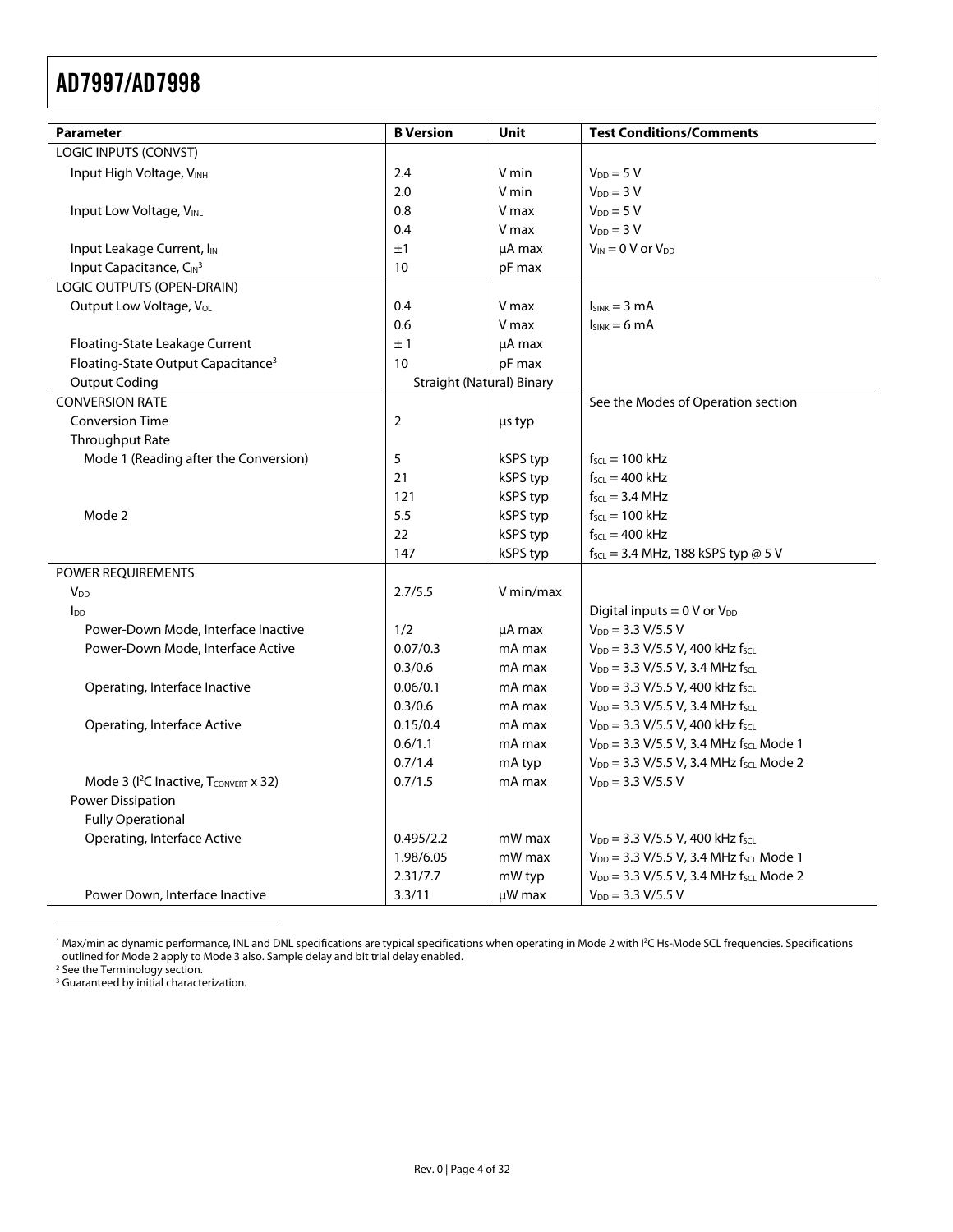### <span id="page-4-0"></span>AD7998 SPECIFICATIONS

Temperature range for B version is −40°C to +85°C. Unless otherwise noted, V<sub>DD</sub> = 2.7 V to 5.5 V; REF<sub>IN</sub> = 2.5 V; For the AD7998-0, all specifications apply for fscL up to 400 kHz; for the AD7998-1, all specifications apply for fscL up to 3.4 MHz, unless otherwise noted;  $T_{\rm A}=T_{\rm MIN}$  to  $T_{\rm MAX}.$ **Table 2.** 

<span id="page-4-2"></span><span id="page-4-1"></span>

| <b>B</b> Version       | Unit                                                                                        | <b>Test Conditions/Comments</b>                                                                        |
|------------------------|---------------------------------------------------------------------------------------------|--------------------------------------------------------------------------------------------------------|
|                        |                                                                                             | $F_{IN}$ = 10 kHz sine wave for f <sub>SCL</sub> from 1.7 MHz to                                       |
|                        |                                                                                             | 3.4 MHz                                                                                                |
|                        |                                                                                             | $F_{IN}$ = 1 kHz sine wave for $f_{SCL}$ up to 400 kHz                                                 |
|                        |                                                                                             |                                                                                                        |
|                        |                                                                                             |                                                                                                        |
|                        |                                                                                             |                                                                                                        |
|                        |                                                                                             |                                                                                                        |
|                        |                                                                                             | $fa = 10.1$ kHz, $fb = 9.9$ kHz $f_{SCL}$ from 1.7 MHz to<br>3.4 MHz                                   |
|                        |                                                                                             | $fa = 1.1$ kHz, $fb = 0.9$ kHz for $f_{SCL}$ up to 400 kHz                                             |
| $-90$                  | dB typ                                                                                      |                                                                                                        |
| $-90$                  | dB typ                                                                                      |                                                                                                        |
| 10                     | ns max                                                                                      |                                                                                                        |
| 50                     | ps typ                                                                                      |                                                                                                        |
| $-90$                  | dB typ                                                                                      | $F_{IN}$ = 108 Hz, see the Terminology section                                                         |
| 11                     | MHz typ                                                                                     | @ 3 dB                                                                                                 |
| 2                      | MHz typ                                                                                     | @ 0.1 dB                                                                                               |
|                        |                                                                                             |                                                                                                        |
| 12                     | <b>Bits</b>                                                                                 |                                                                                                        |
| ±1                     | LSB max                                                                                     |                                                                                                        |
| ±0.2                   | LSB typ                                                                                     |                                                                                                        |
| $+1/-0.9$              | LSB max                                                                                     | Guaranteed no missed codes to 12 bits                                                                  |
| ±0.2                   | LSB typ                                                                                     |                                                                                                        |
| ±4                     | LSB max                                                                                     | Mode 1 (CONVST Mode)                                                                                   |
| ±6                     | LSB max                                                                                     | Mode 2 (Command Mode)                                                                                  |
| ±1                     | LSB max                                                                                     |                                                                                                        |
| ±2                     | LSB max                                                                                     |                                                                                                        |
| ±1                     | LSB max                                                                                     |                                                                                                        |
|                        |                                                                                             |                                                                                                        |
| 0 to REF <sub>IN</sub> | v                                                                                           |                                                                                                        |
| ±1                     | µA max                                                                                      |                                                                                                        |
| 30                     |                                                                                             |                                                                                                        |
|                        |                                                                                             |                                                                                                        |
| 1.2 to $V_{DD}$        | V min/V max                                                                                 |                                                                                                        |
| ±1                     |                                                                                             |                                                                                                        |
| 69                     |                                                                                             |                                                                                                        |
|                        |                                                                                             |                                                                                                        |
|                        |                                                                                             |                                                                                                        |
|                        | V max                                                                                       |                                                                                                        |
| ±1                     |                                                                                             | $V_{IN} = 0$ V or $V_{DD}$                                                                             |
| 10                     |                                                                                             |                                                                                                        |
|                        | V min                                                                                       |                                                                                                        |
|                        | 70.5<br>71<br>$-78$<br>$-79$<br>$0.7(V_{DD})$<br>$0.3 (V_{DD})$<br>$0.1$ (V <sub>DD</sub> ) | dB min<br>dB min<br>dB max<br>dB max<br>pF typ<br>µA max<br>$k\Omega$ typ<br>V min<br>µA max<br>pF max |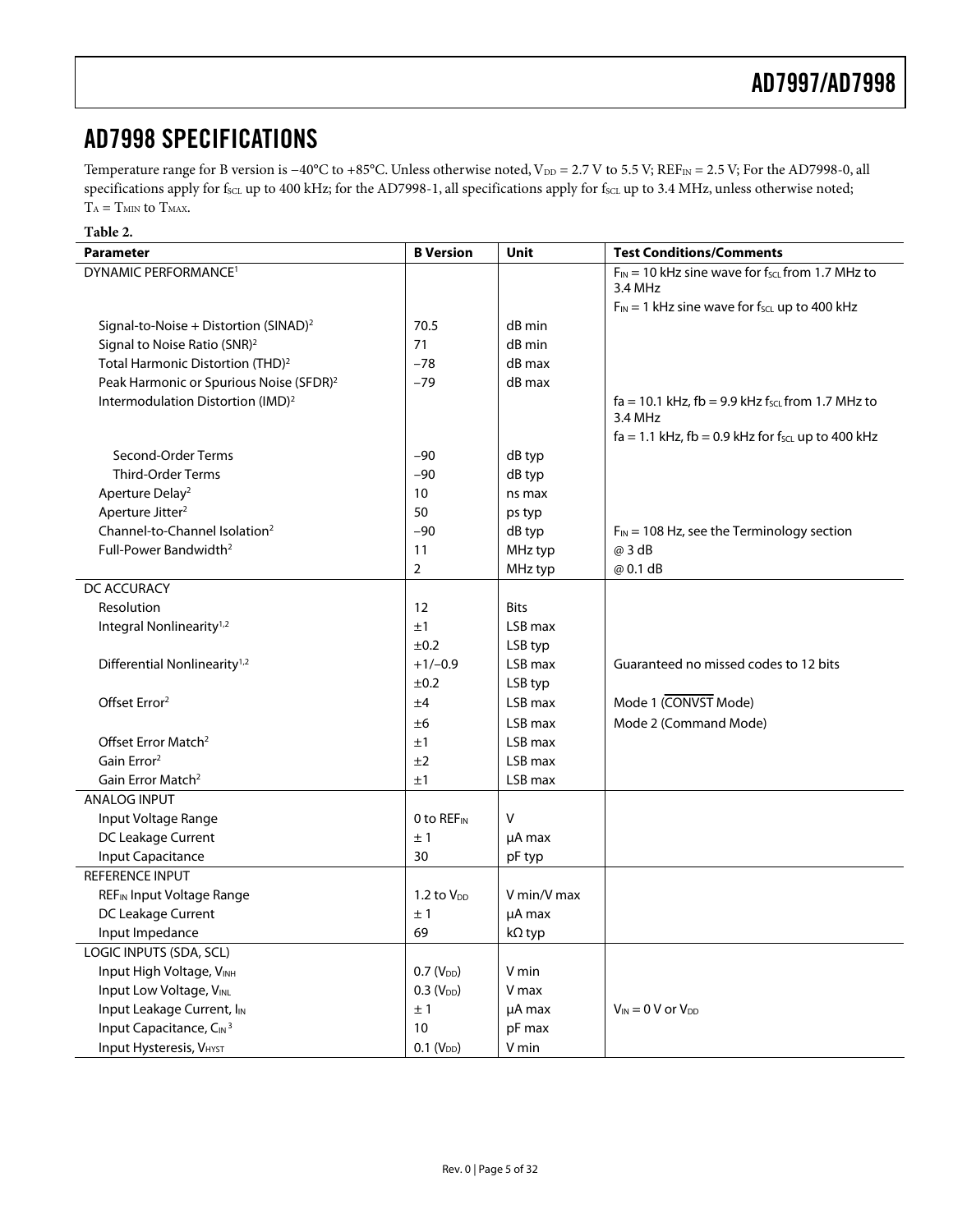| <b>Parameter</b>                               | <b>B</b> Version | Unit                             | <b>Test Conditions/Comments</b>                                   |
|------------------------------------------------|------------------|----------------------------------|-------------------------------------------------------------------|
| <b>LOGIC INPUTS (CONVST)</b>                   |                  |                                  |                                                                   |
| Input High Voltage, VINH                       | 2.4              | V min                            | $V_{DD} = 5 V$                                                    |
|                                                | 2.0              | V min                            | $V_{DD} = 3 V$                                                    |
| <b>Input Low Voltage, VINL</b>                 | 0.8              | V max                            | $V_{DD} = 5 V$                                                    |
|                                                | 0.4              | V max                            | $V_{DD} = 3 V$                                                    |
| Input Leakage Current, I <sub>IN</sub>         | ±1               | µA max                           | $V_{IN} = 0$ V or $V_{DD}$                                        |
| Input Capacitance, C <sub>IN3</sub>            | 10               | pF max                           |                                                                   |
| LOGIC OUTPUTS (OPEN-DRAIN)                     |                  |                                  |                                                                   |
| Output Low Voltage, V <sub>ol</sub>            | 0.4              | V max                            | $I_{SINK} = 3 mA$                                                 |
|                                                | 0.6              | V max                            | $lsink = 6 mA$                                                    |
| Floating-State Leakage Current                 | ±1               | µA max                           |                                                                   |
| Floating-State Output Capacitance <sup>3</sup> | 10               | pF max                           |                                                                   |
| <b>Output Coding</b>                           |                  | <b>Straight (Natural) Binary</b> |                                                                   |
| <b>CONVERSION RATE</b>                         |                  |                                  | See the Modes of Operation section                                |
| <b>Conversion Time</b>                         | $\overline{2}$   | µs typ                           |                                                                   |
| Throughput Rate                                |                  |                                  |                                                                   |
| Mode 1 (Reading after the Conversion)          | 5                | kSPS typ                         | $f_{\text{SCL}} = 100 \text{ kHz}$                                |
|                                                | 21               | kSPS typ                         | $f_{\text{SCL}} = 400 \text{ kHz}$                                |
|                                                | 121              | kSPS typ                         | $f_{\text{SCL}} = 3.4 \text{ MHz}$                                |
| Mode 2                                         | 5.5              | kSPS typ                         | $f_{\text{SCL}} = 100 \text{ kHz}$                                |
|                                                | 22               | kSPS typ                         | $f_{SCL} = 400$ kHz                                               |
|                                                | 147              | kSPS typ                         | $f_{\text{SCL}} = 3.4 \text{ MHz}$ , 188 kSPS typ @ 5 V           |
| POWER REQUIREMENTS                             |                  |                                  |                                                                   |
| V <sub>DD</sub>                                | 2.7/5.5          | V min/max                        |                                                                   |
| $I_{DD}$                                       |                  |                                  | Digital inputs = $0 \text{ V or } V_{DD}$                         |
| Power-Down Mode, Interface Inactive            | 1/2              | µA max                           | $V_{DD} = 3.3 V/5.5 V$                                            |
| Power-Down Mode, Interface Active              | 0.07/0.3         | mA max                           | $V_{DD}$ = 3.3 V/5.5 V, 400 kHz fscL                              |
|                                                | 0.3/0.6          | mA max                           | $V_{DD} = 3.3 \text{ V}/5.5 \text{ V}$ , 3.4 MHz f <sub>scl</sub> |
| Operating, Interface Inactive                  | 0.06/0.1         | mA max                           | $V_{DD} = 3.3 \text{ V}/5.5 \text{ V}$ , 400 kHz fscL             |
|                                                | 0.3/0.6          | mA max                           | $V_{DD} = 3.3 \text{ V}/5.5 \text{ V}$ , 3.4 MHz f <sub>scl</sub> |
| Operating, Interface Active                    | 0.15/0.4         | mA max                           | $V_{DD}$ = 3.3 V/5.5 V, 400 kHz fscL                              |
|                                                | 0.6/1.1          | mA max                           | V <sub>DD</sub> = 3.3 V/5.5 V, 3.4 MHz f <sub>SCL</sub> Mode 1    |
|                                                | 0.7/1.4          | mA typ                           | V <sub>DD</sub> = 3.3 V/5.5 V, 3.4 MHz f <sub>SCL</sub> Mode 2    |
| Mode 3 ( $I^2C$ Inactive, $T_{CONVERT}$ x 32)  | 0.7/1.5          | mA max                           | $V_{DD} = 3.3 V/5.5 V$                                            |
| <b>Power Dissipation</b>                       |                  |                                  |                                                                   |
| <b>Fully Operational</b>                       |                  |                                  |                                                                   |
| Operating, Interface Active                    | 0.495/2.2        | mW max                           | $V_{DD}$ = 3.3 V/5.5 V, 400 kHz f <sub>scl</sub>                  |
|                                                | 1.98/6.05        | mW max                           | $V_{DD}$ = 3.3 V/5.5 V, 3.4 MHz f <sub>SCL</sub> Mode 1           |
|                                                | 2.31/7.7         | mW typ                           | $V_{DD}$ = 3.3 V/5.5 V, 3.4 MHz f <sub>SCL</sub> Mode 2           |
| Power Down, Interface Inactive                 | 3.3/11           | µW max                           | $V_{DD} = 3.3 V/5.5 V$                                            |

<span id="page-5-1"></span>1 Max/min ac dynamic performance, INL and DNL specifications are typical specifications when operating in Mode 2 with I2 C Hs-Mode SCL frequencies. Specifications outlined for Mode 2 apply to Mode 3 also. Sample delay and bit trial delay enabled.<br><sup>2</sup> See the Terminology section.<br><sup>3</sup> Guaranteed by initial characterization.

<span id="page-5-2"></span>

 $\overline{a}$ 

<span id="page-5-0"></span>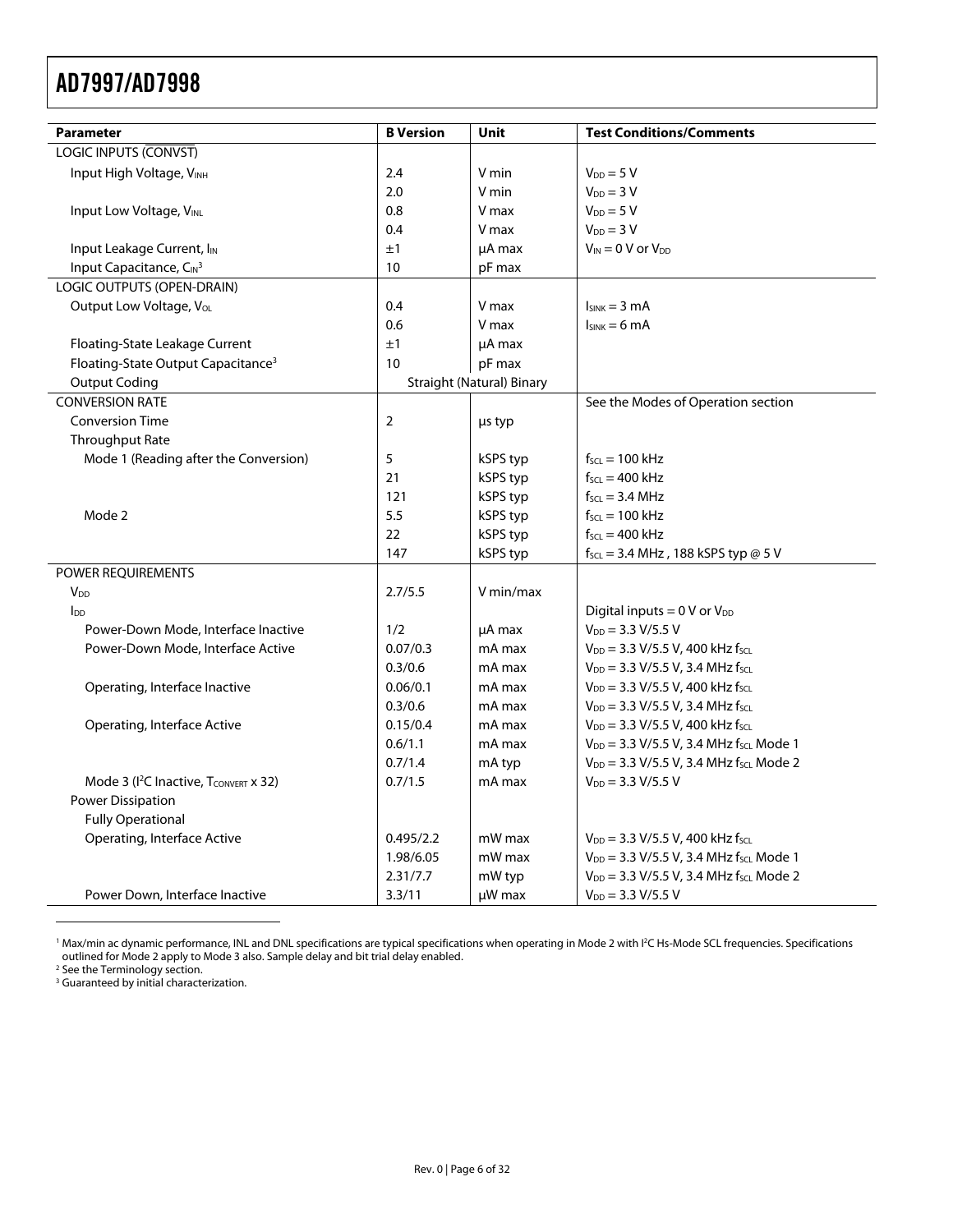### <span id="page-6-0"></span>I 2 C TIMING SPECIFICATIONS

Guaranteed by initial characterization. All values measured with input filtering enabled. C<sub>B</sub> refers to capacitive load on the bus line. tr and  $\mathfrak{t}_{\mathrm{f}}$  measured between 0.3 VDD and 0.7 VDD.

High speed mode timing specifications apply to the AD7997-1/AD7998-1 only. Standard and fast mode timing specifications apply to both the AD7997-0/AD7998-0 and the AD7997-1/AD7998-1. See [Figure 2.](#page-7-1) Unless otherwise noted, V<sub>DD</sub> = 2.7 V to 5.5 V; REF<sub>IN</sub> = 2.5 V;  $T_{\rm A}\! =\! T_{\rm MIN}$  to  $T_{\rm MAX}.$ 

**Table 3.** 

|                             |                    | AD7997/AD7998 Limit at TMIN, TMAX |                 |            |                                                                       |  |  |
|-----------------------------|--------------------|-----------------------------------|-----------------|------------|-----------------------------------------------------------------------|--|--|
| <b>Parameter</b>            | <b>Conditions</b>  | Min                               | <b>Max</b>      | Unit       | <b>Description</b>                                                    |  |  |
| $f_{\text{SCL}}$            | Standard mode      |                                   | 100             | kHz        | Serial clock frequency                                                |  |  |
|                             | Fast mode          |                                   | 400             | kHz        |                                                                       |  |  |
|                             | High speed mode    |                                   |                 |            |                                                                       |  |  |
|                             | $C_B = 100$ pF max |                                   | 3.4             | <b>MHz</b> |                                                                       |  |  |
|                             | $C_B = 400$ pF max |                                   | 1.7             | <b>MHz</b> |                                                                       |  |  |
| $t_1$                       | Standard mode      | $\overline{4}$                    |                 | μs         | t <sub>HIGH</sub> , SCL high time                                     |  |  |
|                             | Fast mode          | 0.6                               |                 | μs         |                                                                       |  |  |
|                             | High speed mode    |                                   |                 |            |                                                                       |  |  |
|                             | $C_B = 100$ pF max | 60                                |                 | ns         |                                                                       |  |  |
|                             | $C_B = 400$ pF max | 120                               |                 | ns         |                                                                       |  |  |
| t <sub>2</sub>              | Standard mode      | 4.7                               |                 | μs         | t <sub>LOW</sub> , SCL low time                                       |  |  |
|                             | Fast mode          | 1.3                               |                 | μs         |                                                                       |  |  |
|                             | High speed mode    |                                   |                 |            |                                                                       |  |  |
|                             | $C_B = 100$ pF max | 160                               |                 | ns         |                                                                       |  |  |
|                             | $C_B = 400$ pF max | 320                               |                 | ns         |                                                                       |  |  |
| $t_3$                       | Standard mode      | 250                               |                 | ns         | t <sub>SU;DAT</sub> , data setup time                                 |  |  |
|                             | Fast mode          | 100                               |                 | ns         |                                                                       |  |  |
|                             | High speed mode    | 10                                |                 | ns         |                                                                       |  |  |
| t <sub>4</sub> <sup>1</sup> | Standard mode      | $\mathbf 0$                       | 3.45            | μs         | t <sub>HD;DAT</sub> , data hold time                                  |  |  |
|                             | Fast mode          | 0                                 | 0.9             | μs         |                                                                       |  |  |
|                             | High speed mode    |                                   |                 |            |                                                                       |  |  |
|                             | $C_B = 100$ pF max | 0                                 | 70 <sup>2</sup> | ns         |                                                                       |  |  |
|                             | $C_B = 400$ pF max | 0                                 | 150             | ns         |                                                                       |  |  |
| t <sub>5</sub>              | Standard mode      | 4.7                               |                 | μs         | t <sub>SU;STA</sub> , setup time for a repeated start condition       |  |  |
|                             | Fast mode          | 0.6                               |                 | μs         |                                                                       |  |  |
|                             | High speed mode    | 160                               |                 | ns         |                                                                       |  |  |
| t <sub>6</sub>              | Standard mode      | $\overline{4}$                    |                 | μs         | t <sub>HD;STA</sub> , hold time (repeated) start condition            |  |  |
|                             | Fast mode          | 0.6                               |                 | μs         |                                                                       |  |  |
|                             | High speed mode    | 160                               |                 | ns         |                                                                       |  |  |
| t <sub>7</sub>              | Standard mode      | 4.7                               |                 | μs         | t <sub>BUF</sub> , bus free time between a stop and a start condition |  |  |
|                             | Fast mode          | 1.3                               |                 | μs         |                                                                       |  |  |
| t.                          | Standard mode      | $\overline{4}$                    |                 | μs         | t <sub>su;STO</sub> , setup time for stop condition                   |  |  |
|                             | Fast mode          | 0.6                               |                 | μs         |                                                                       |  |  |
|                             | High speed mode    | 160                               |                 | ns         |                                                                       |  |  |
| t9                          | Standard mode      |                                   | 1000            | ns         | t <sub>RDA</sub> , rise time of SDA signal                            |  |  |
|                             | Fast mode          | $20 + 0.1 C_B$                    | 300             | ns         |                                                                       |  |  |
|                             | High speed mode    |                                   |                 |            |                                                                       |  |  |
|                             | $C_B = 100$ pF max | 10                                | 80              | ns         |                                                                       |  |  |
|                             | $C_B = 400$ pF max | 20                                | 160             | ns         |                                                                       |  |  |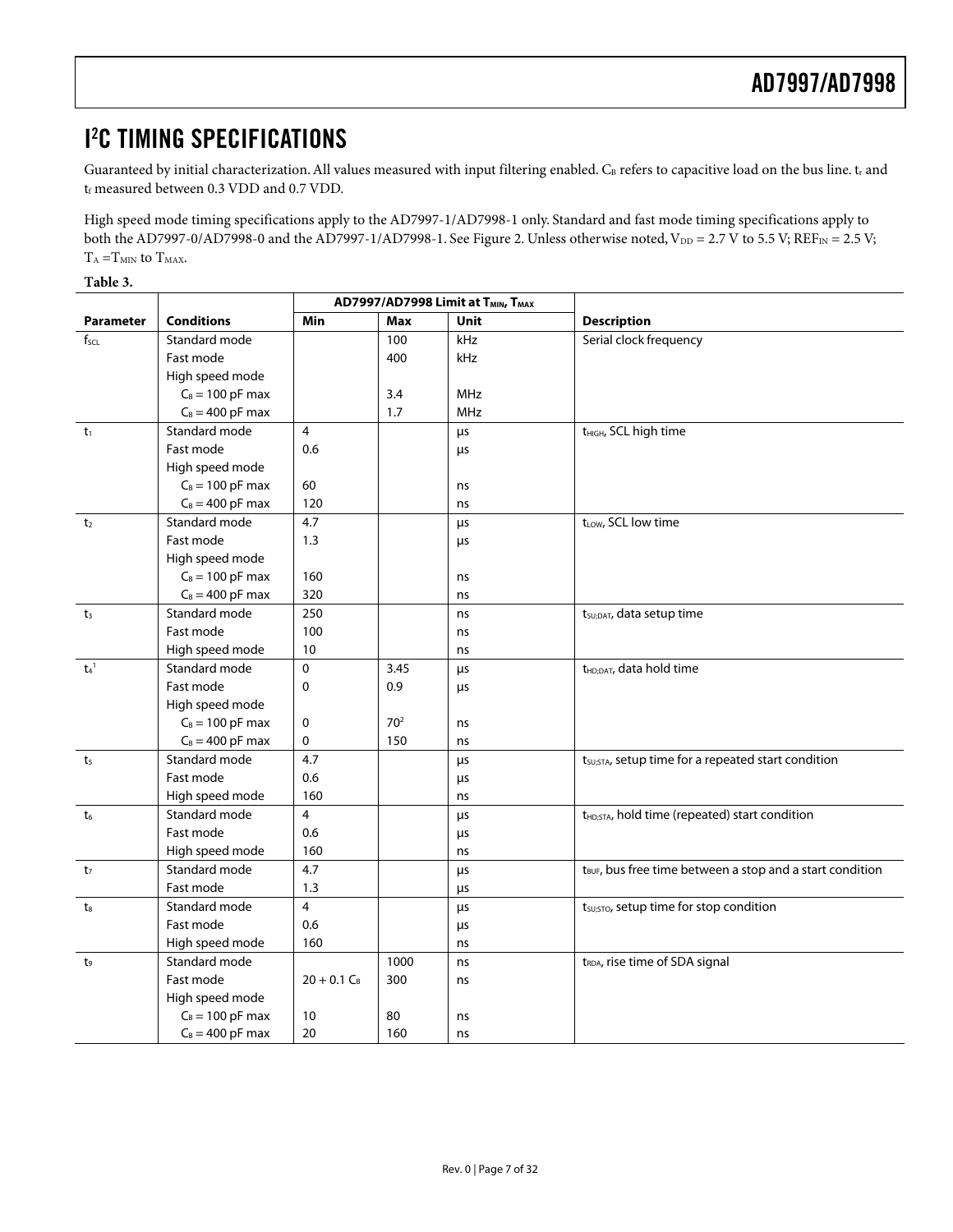$\overline{a}$ 

|                       |                    |                |      | AD7997/AD7998 Limit at T <sub>MIN</sub> , T <sub>MAX</sub> |                                                                    |
|-----------------------|--------------------|----------------|------|------------------------------------------------------------|--------------------------------------------------------------------|
| <b>Parameter</b>      | <b>Conditions</b>  | <b>Min</b>     | Max  | Unit                                                       | <b>Description</b>                                                 |
| $t_{10}$              | Standard mode      |                | 300  | ns                                                         | t <sub>FDA</sub> , fall time of SDA signal                         |
|                       | Fast mode          | $20 + 0.1 C_B$ | 300  | ns                                                         |                                                                    |
|                       | High speed mode    |                |      |                                                            |                                                                    |
|                       | $C_B = 100$ pF max | 10             | 80   | ns                                                         |                                                                    |
|                       | $C_B = 400$ pF max | 20             | 160  | ns                                                         |                                                                    |
| $t_{11}$              | Standard mode      |                | 1000 | ns                                                         | t <sub>RCL</sub> , rise time of SCL signal                         |
|                       | Fast mode          | $20 + 0.1 C_B$ | 300  | ns                                                         |                                                                    |
|                       | High speed mode    |                |      |                                                            |                                                                    |
|                       | $C_B = 100$ pF max | 10             | 40   | ns                                                         |                                                                    |
|                       | $C_B = 400$ pF max | 20             | 80   | ns                                                         |                                                                    |
| $t_{11A}$             | Standard mode      |                | 1000 | ns                                                         | t <sub>RCL1</sub> , rise time of SCL signal after a repeated start |
|                       |                    |                |      |                                                            | condition and after an Acknowledge bit                             |
|                       | Fast mode          | $20 + 0.1 C_B$ | 300  | ns                                                         |                                                                    |
|                       | High speed mode    |                |      |                                                            |                                                                    |
|                       | $C_B = 100$ pF max | 10             | 80   | ns                                                         |                                                                    |
|                       | $C_B = 400$ pF max | 20             | 160  | ns                                                         |                                                                    |
| $t_{12}$              | Standard mode      |                | 300  | ns                                                         | t <sub>FCL</sub> , fall time of SCL signal                         |
|                       | Fast mode          | $20 + 0.1 C_R$ | 300  | ns                                                         |                                                                    |
|                       | High speed mode    |                |      |                                                            |                                                                    |
|                       | $C_B = 100$ pF max | 10             | 40   | ns                                                         |                                                                    |
|                       | $C_B = 400$ pF max | 20             | 80   | ns                                                         |                                                                    |
| tsp                   | Fast mode          | $\mathbf{0}$   | 50   | ns                                                         | Pulse width of suppressed spike                                    |
|                       | High speed mode    | $\mathbf 0$    | 10   | ns                                                         |                                                                    |
| t <sub>power-up</sub> |                    | $\mathbf{1}$   |      | typ µs                                                     | Power-up time                                                      |

<span id="page-7-2"></span><sup>1</sup> A device must provide a data hold time for SDA in order to bridge the undefined region of the SCL falling edge.<br><sup>2</sup> Eor 3 V supplies the maximum hold time with C<sub>0</sub> – 100 pE max is 100 ps max

<sup>2</sup> For 3 V supplies, the maximum hold time with  $C_B = 100$  pF max is 100 ns max.

<span id="page-7-0"></span>

<span id="page-7-1"></span>Figure 2. Timing Diagram for 2-Wire Serial Interface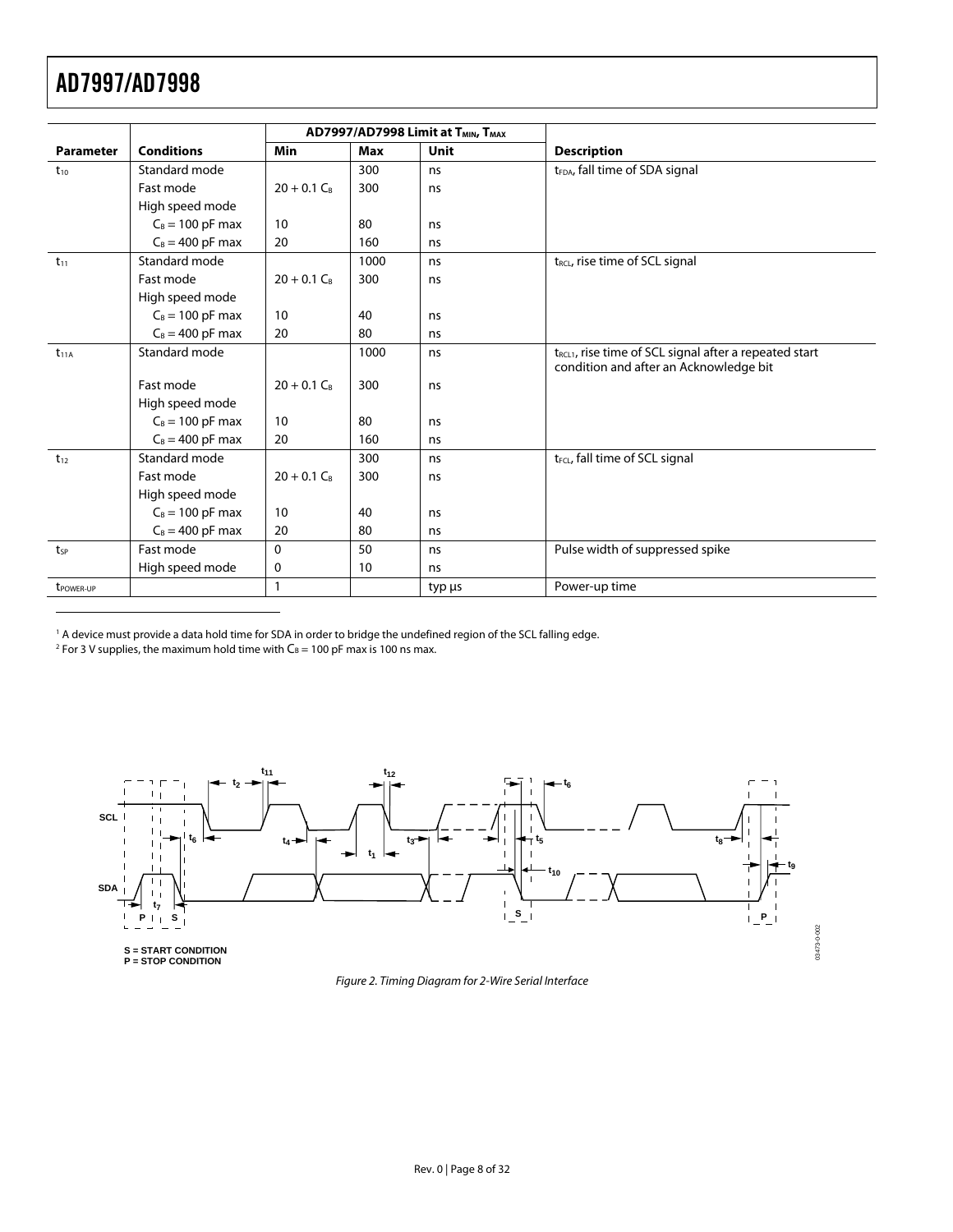### <span id="page-8-0"></span>ABSOLUTE MAXIMUM RATINGS

 $T_A = 25$ °C, unless otherwise noted.

#### **Table 4.**

| <b>Parameter</b>                                      | Rating                              |
|-------------------------------------------------------|-------------------------------------|
| V <sub>DD</sub> to GND                                | $-0.3$ V to 7 V                     |
| Analog Input Voltage to GND                           | $-0.3$ V to V <sub>DD</sub> + 0.3 V |
| Reference Input Voltage to GND                        | $-0.3$ V to V <sub>DD</sub> + 0.3 V |
| Digital Input Voltage to GND                          | $-0.3$ V to $+7$ V                  |
| Digital Output Voltage to GND                         | $-0.3$ V to V <sub>DD</sub> + 0.3 V |
| Input Current to Any Pin Except Supplies <sup>1</sup> | $+10 \text{ mA}$                    |
| Operating Temperature Range                           |                                     |
| Commercial (B Version)                                | $-40^{\circ}$ C to $+85^{\circ}$ C  |
| Storage Temperature Range                             | $-65^{\circ}$ C to $+150^{\circ}$   |
| <b>Junction Temperature</b>                           | $150^{\circ}$ C                     |
| 20-Lead TSSOP                                         |                                     |
| $\theta_{JA}$ Thermal Impedance                       | 143°C/W                             |
| $\theta_{\text{JC}}$ Thermal Impedance                | 45°C/W                              |
| Pb/SN Temperature, Soldering                          |                                     |
| Reflow (10 s to 30 s)                                 | 240 (+0/-5)°C                       |
| Pb-free Temperature, Soldering                        |                                     |
| Reflow                                                | 260 $(+0)$ °C                       |
| <b>FSD</b>                                            | $1.5$ kV                            |

Stresses above those listed under Absolute Maximum Ratings may cause permanent damage to the device. This is a stress rating only; functional operation of the device at these or any other conditions above those listed in the operational sections of this specification is not implied. Exposure to absolute maximum rating conditions for extended periods may affect device reliability.

<span id="page-8-1"></span><sup>1</sup> Transient currents of up to 100 mA do not cause SCR latch-up.

#### **ESD CAUTION**

 $\overline{a}$ 

ESD (electrostatic discharge) sensitive device. Electrostatic charges as high as 4000 V readily accumulate on the human body and test equipment and can discharge without detection. Although this product features proprietary ESD protection circuitry, permanent damage may occur on devices subjected to high energy electrostatic discharges. Therefore, proper ESD precautions are recommended to avoid performance degradation or loss of functionality.

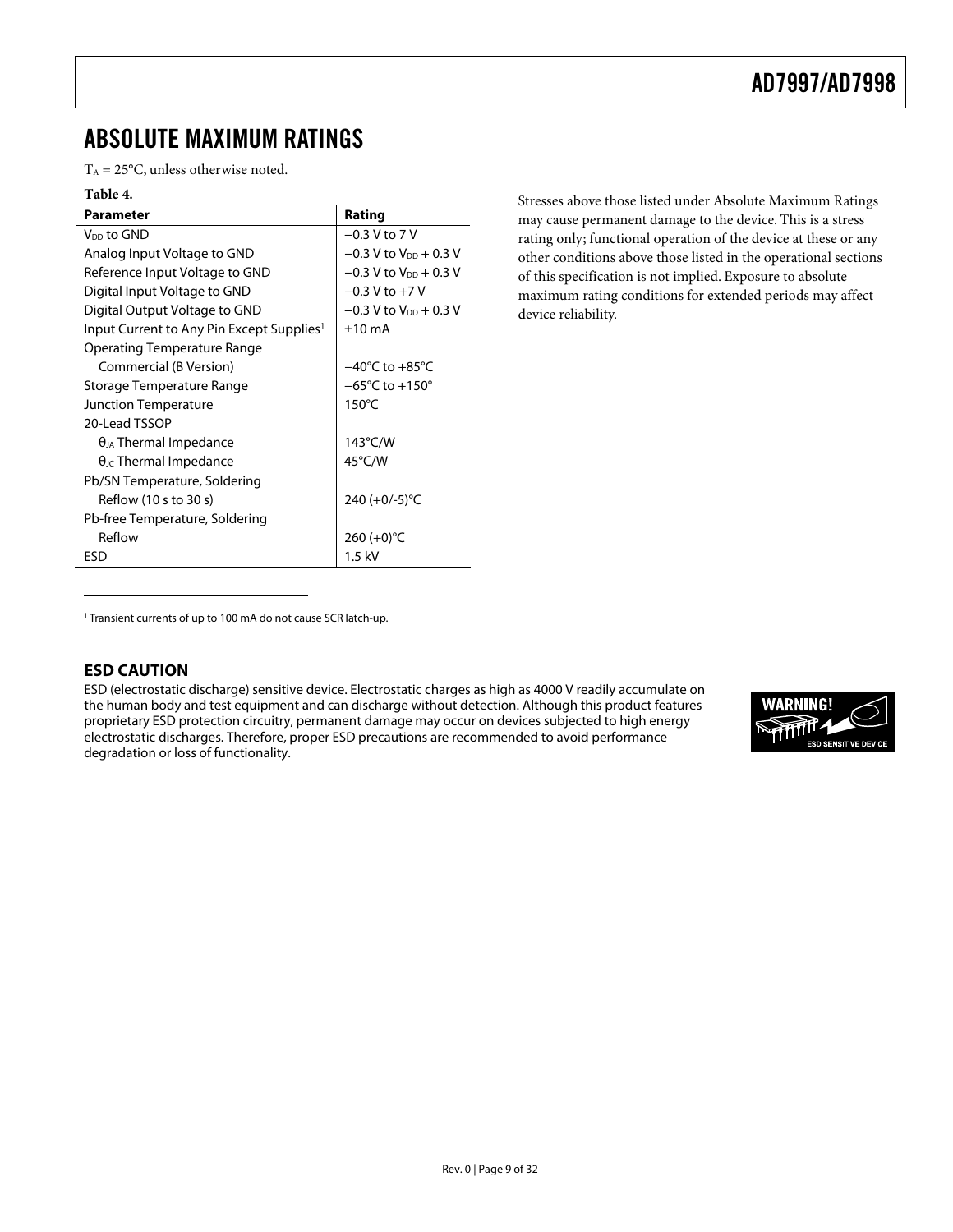### <span id="page-9-0"></span>PIN CONFIGURATION AND PIN FUNCTION DESCRIPTIONS



Figure 3. AD7998/AD7997 Pin Configuration

|                   | <b>Table 5. Pin Function Descriptions</b> |                                                                                                                                                                                                                                                                                                                                                                                                                                                |
|-------------------|-------------------------------------------|------------------------------------------------------------------------------------------------------------------------------------------------------------------------------------------------------------------------------------------------------------------------------------------------------------------------------------------------------------------------------------------------------------------------------------------------|
| Pin No.           | <b>Mnemonic</b>                           | <b>Function</b>                                                                                                                                                                                                                                                                                                                                                                                                                                |
| 1, 3,<br>4, 20    | <b>AGND</b>                               | Analog Ground. Ground reference point for all circuitry on the AD7997/AD7998. All analog input signals should be<br>referred to this AGND voltage.                                                                                                                                                                                                                                                                                             |
| 2, 5              | $V_{DD}$                                  | Power Supply Input. The V <sub>DD</sub> range for the AD7997/AD7998 is from 2.7 V to 5.5 V.                                                                                                                                                                                                                                                                                                                                                    |
| 6                 | <b>REF<sub>IN</sub></b>                   | Voltage Reference Input. The external reference for the AD7997/AD7998 should be applied to this input pin. The<br>voltage range for the external reference is 1.2 V to V <sub>DD</sub> . A 0.1 µF and 1 µF capacitors should be placed between REF <sub>IN</sub><br>and AGND. See Typical Connection Diagram.                                                                                                                                  |
| 7                 | $V_{\text{IN}}1$                          | Analog Input 1. Single-ended analog input channel. The input range is 0 V to REF <sub>IN</sub> .                                                                                                                                                                                                                                                                                                                                               |
| 8                 | $V_{IN}3$                                 | Analog Input 3. Single-ended analog input channel. The input range is 0 V to REFIN.                                                                                                                                                                                                                                                                                                                                                            |
| 9                 | $V_{\text{IN}}5$                          | Analog Input 5. Single-ended analog input channel. The input range is 0 V to REF <sub>IN</sub> .                                                                                                                                                                                                                                                                                                                                               |
| 10                | $V_{IN}$ 7                                | Analog Input 7. Single-ended analog input channel. The input range is 0 V to REF <sub>IN</sub> .                                                                                                                                                                                                                                                                                                                                               |
| 11                | $V_{IN}8$                                 | Analog Input 8. Single-ended analog input channel. The input range is 0 V to REF <sub>IN</sub> .                                                                                                                                                                                                                                                                                                                                               |
| $12 \overline{ }$ | $V_{IN}6$                                 | Analog Input 6. Single-ended analog input channel. The input range is 0 V to REF <sub>IN</sub> .                                                                                                                                                                                                                                                                                                                                               |
| 13                | $V_{\text{IN}}4$                          | Analog Input 4. Single-ended analog input channel. The input range is 0 V to REF <sub>IN</sub> .                                                                                                                                                                                                                                                                                                                                               |
| 14                | $V_{IN}$ 2                                | Analog Input 2. Single-ended analog input channel. The input range is 0 V to REF <sub>IN</sub> .                                                                                                                                                                                                                                                                                                                                               |
| 15                | AS.                                       | Logic Input. Address select input that selects one of three I <sup>2</sup> C addresses for the AD7997/AD7998, as shown in Table 6.<br>The device address depends on the voltage applied to this pin.                                                                                                                                                                                                                                           |
| 16                | <b>CONVST</b>                             | Logic Input Signal. Convert start signal. This is an edge-triggered logic input. The rising edge of this signal powers up<br>the part. The power-up time for the part is 1 µs. The falling edge of CONVST places the track/hold into hold mode and<br>initiates a conversion. A power-up time of at least 1 µs must be allowed for the CONVST high pulse; otherwise, the<br>conversion result is invalid (see the Modes of Operation section). |
| 17                | ALERT/BUSY                                | Digital Output. Selectable as an ALERT or BUSY output function. When configured as an ALERT, this pin acts as an out-<br>of-range indicator and, if enabled, becomes active when the conversion result violates the DATAHIGH or DATALOW<br>register values. See the Limit Registers section. When configured as a BUSY output, this pin becomes active when a<br>conversion is in progress. Open-drain output.                                 |
| 18                | <b>SDA</b>                                | Digital I/O. Serial bus bidirectional data. Open-drain output. External pull-up resistor required.                                                                                                                                                                                                                                                                                                                                             |
| 19                | <b>SCL</b>                                | Digital Input. Serial bus clock. Open-drain input. External pull-up resistor required.                                                                                                                                                                                                                                                                                                                                                         |

#### <span id="page-9-2"></span><span id="page-9-1"></span>**Table 6. I2 C Address Selection**

 $\overline{a}$ 

<span id="page-9-3"></span>

| <b>Part Number</b>      | <b>AS Pin</b>         | <sup>2</sup> C Address |
|-------------------------|-----------------------|------------------------|
| AD7997-0                | <b>AGND</b>           | 010 0001               |
| AD7997-0                | <b>V<sub>DD</sub></b> | 010 0010               |
| AD7997-1                | AGND                  | 010 0011               |
| AD7997-1                | $V_{DD}$              | 010 0100               |
| AD7997-x <sup>1</sup>   | Float                 | 010 0000               |
| AD7998-0                | AGND                  | 010 0001               |
| AD7998-0                | $V_{DD}$              | 010 0010               |
| AD7998-1                | <b>AGND</b>           | 010 0011               |
| AD7998-1                | $V_{DD}$              | 010 0100               |
| $AD7998-x$ <sup>1</sup> | Float                 | 010 0000               |

1 If the AS pin is left floating on any of the AD7997/AD7998 parts, the device address is 010 0000.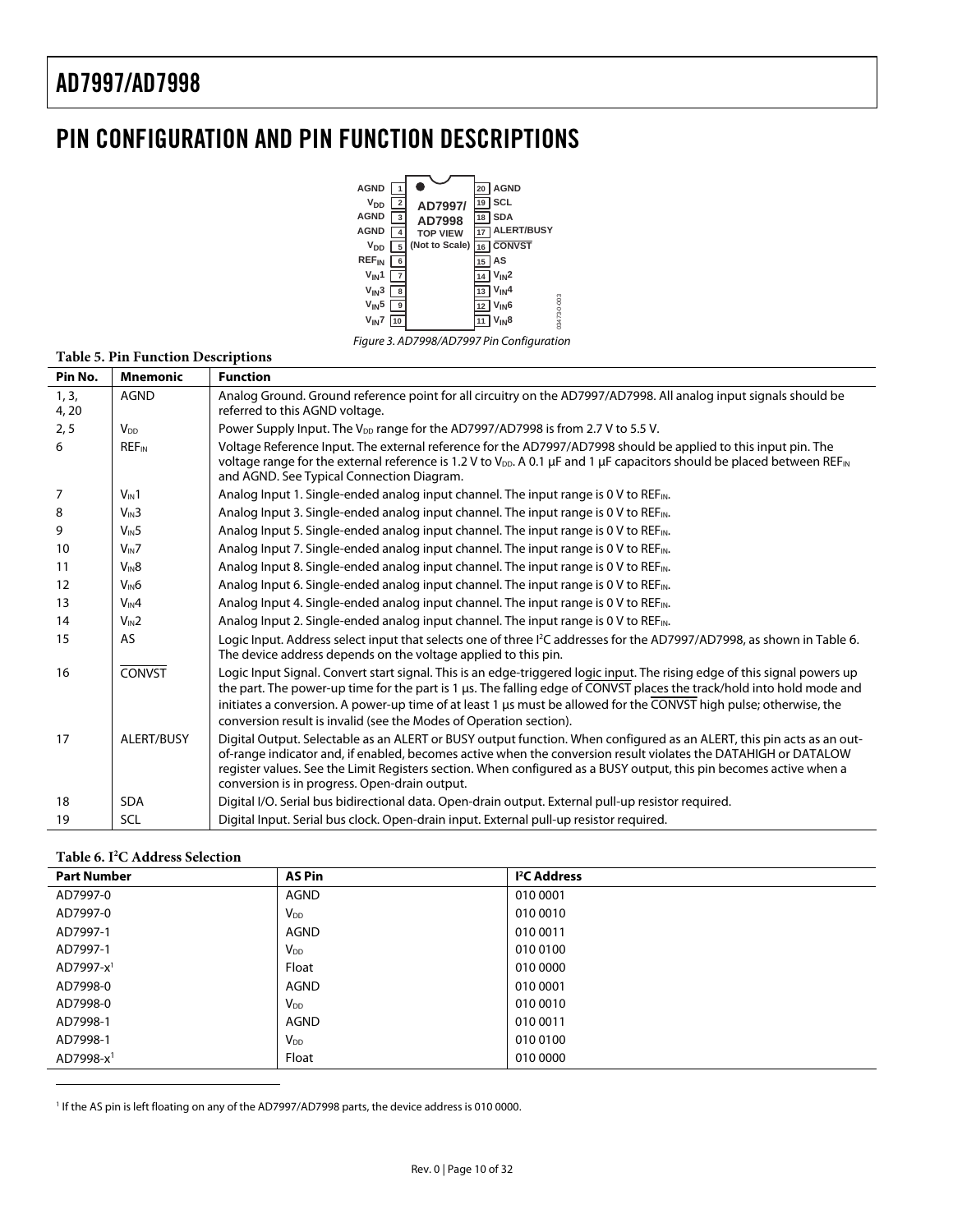### <span id="page-10-1"></span><span id="page-10-0"></span>**TERMINOLOGY**

#### **Signal-to-Noise and Distortion Ratio (SINAD)**

The measured ratio of signal-to-noise and distortion at the output of the A/D converter. The signal is the rms amplitude of the fundamental. Noise is the sum of all nonfundamental signals up to half the sampling frequency  $(f<sub>s</sub>/2)$ , excluding dc. The ratio is dependent on the number of quantization levels in the digitization process; the more levels, the smaller the quantization noise. The theoretical signal-to-noise and distortion ratio for an ideal N-bit converter with a sine wave input is given by

*Signal*-*to*-(*Noise* + *Distortion*) = (6.02 *N* + 1.76) dB

Thus, the SINAD is 61.96 dB for a 10-bit converter and 74 dB for a 12-bit converter.

#### **Total Harmonic Distortion (THD)**

The ratio of the rms sum of harmonics to the fundamental. For the AD7997/AD7998, it is defined as

$$
THD (dB) = 20 log \frac{\sqrt{V_2^2 + V_3^2 + V_4^2 + V_5^2 + V_6^2}}{V_1}
$$

where  $V_1$  is the rms amplitude of the fundamental and  $V_2$ ,  $V_3$ , *V4*, *V5*, and *V6* are the rms amplitudes of the second through sixth harmonics.

#### **Peak Harmonic or Spurious Noise**

The ratio of the rms value of the next largest component in the ADC output spectrum (up to  $f_s/2$  and excluding dc) to the rms value of the fundamental. Typically, the value of this specification is determined by the largest harmonic in the spectrum, but for ADCs where the harmonics are buried in the noise floor, it is a noise peak.

#### **Intermodulation Distortion**

With inputs consisting of sine waves at two frequencies, fa and fb, any active device with nonlinearities creates distortion products at sum and difference frequencies of mfa  $\pm$  nfb, where  $m, n = 0, 1, 2, 3,$  and so on. Intermodulation distortion terms are those for which neither m nor n equal zero. For example, second-order terms include (fa + fb) and (fa – fb), while third-order terms include  $(2fa + fb)$ ,  $(2fa - fb)$ ,  $(fa + 2fb)$  and  $(fa - 2fb)$ .

The AD7997/AD7998 is tested using the CCIF standard where two input frequencies near the top end of the input bandwidth are used. In this case, the second-order terms are usually distanced in frequency from the original sine waves while the third-order terms are usually at a frequency close to the input frequencies.As a result, the second and third-order terms are specified separately. The calculation of intermodulation distortion is, like the THD specification, the ratio of the rms sum of the individual distortion products to the rms amplitude of the sum of the fundamentals, expressed in dB.

#### **Channel-to-Channel Isolation**

A measure of the level of crosstalk between channels, taken by applying a full-scale sine wave signal to the unselected input channels, and determining how much the 108 Hz signal is attenuated in the selected channel. The sine wave signal applied to the unselected channels is then varied from 1 kHz up to 2 MHz, each time determining how much the 108 Hz signal in the selected channel is attenuated. This figure represents the worst-case level across all channels.

#### **Aperture Delay**

The measured interval between the sampling clock's leading edge and the point at which the ADC takes the sample.

#### **Aperture Jitter**

This is the sample-to-sample variation in the effective point in time at which the sample is taken.

#### **Full-Power Bandwidth**

The input frequency at which the amplitude of the reconstructed fundamental is reduced by 0.1 dB or 3 dB for a full-scale input.

#### **Power Supply Rejection Ratio (PSRR)**

The ratio of the power in the ADC output at the full-scale frequency, *f*, to the power of a 200 mV p-p sine wave applied to the ADC V<sub>DD</sub> supply of frequency *fs*:

 $PSRR$  (dB) = 10  $log(Pf/Pf<sub>S</sub>)$ 

where  $Pf$  is the power at frequency  $f$  in the ADC output;  $Pf_S$  is the power at frequency *fs* coupled onto the ADC V<sub>DD</sub> supply.

#### **Integral Nonlinearity**

The maximum deviation from a straight line passing through the endpoints of the ADC transfer function. The endpoints are zero scale, a point 1 LSB below the first code transition, and full scale, a point 1 LSB above the last code transition.

#### **Differential Nonlinearity**

The difference between the measured and the ideal 1 LSB change between any two adjacent codes in the ADC.

#### **Offset Error**

The deviation of the first code transition (00…000) to  $(00...001)$  from the ideal—that is, AGND + 1 LSB.

#### **Offset Error Match**

The difference in offset error between any two channels.

#### **Gain Error**

The deviation of the last code transition (111…110) to  $(111...111)$  from the ideal (that is,  $REF_{IN}-1$  LSB) after the offset error has been adjusted out.

#### **Gain Error Match**

The difference in gain error between any two channels.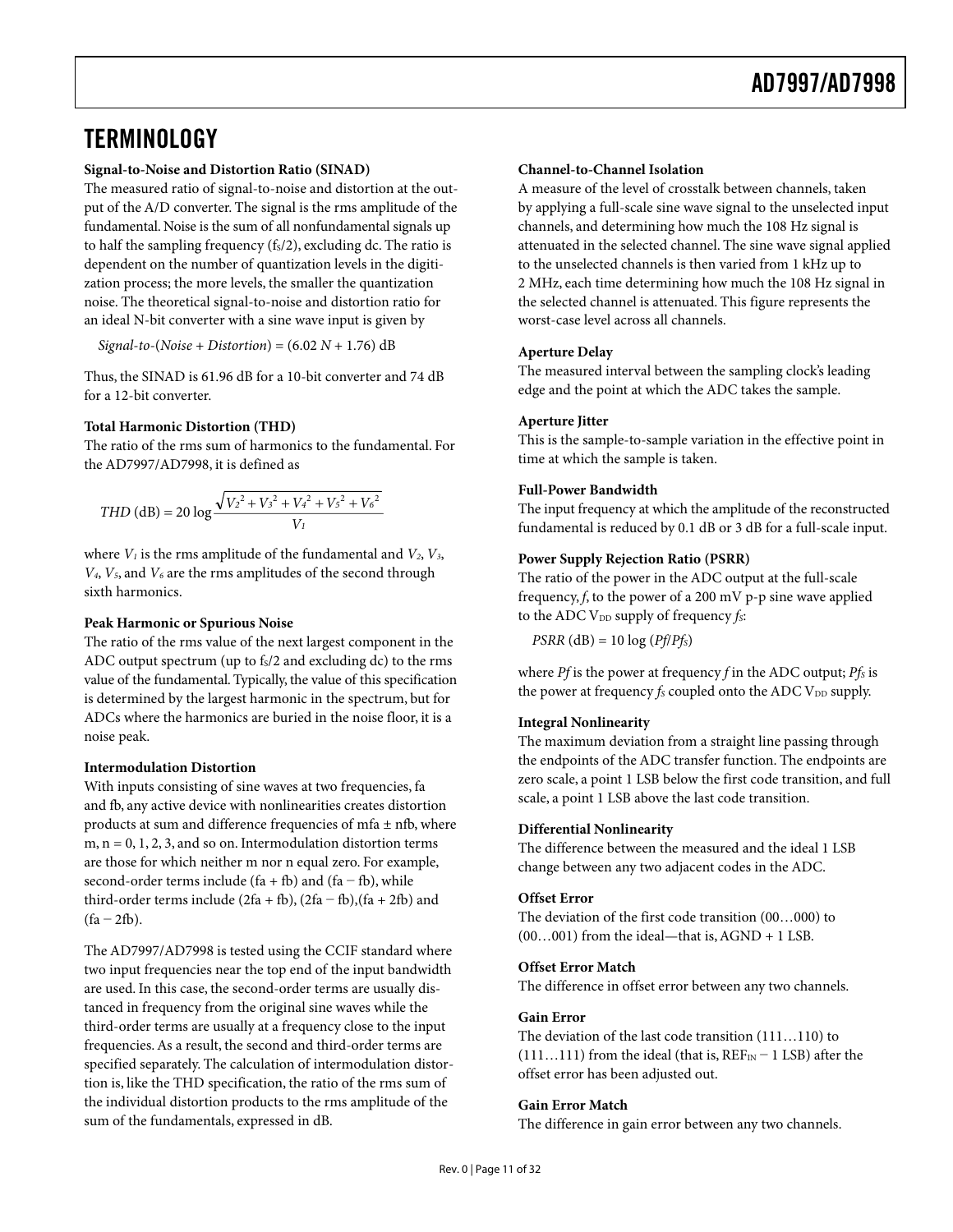### <span id="page-11-0"></span>TYPICAL PERFORMANCE CHARACTERISTICS





03473-0-004

03473-0-004

03473-0-005

13473-0-005



Figure 5. AD7997 Dynamic Performance with 5 V Supply and 2.5 V Reference, 121 kSPS, Mode 1





Figure 7. AD7998 SINAD vs. Analog Input Frequency for Various Supply Voltages, 3.4 MHz fscL, 136 kSPS

03473-0-007

100-012560

03473-0-008

03473-0-008

03473-0-009

03473







Figure 9. Typical DNL,  $V_{DD} = 5.5$  V, Mode 1, 3.4 MHz  $f_{SCL}$ , 121 kSPS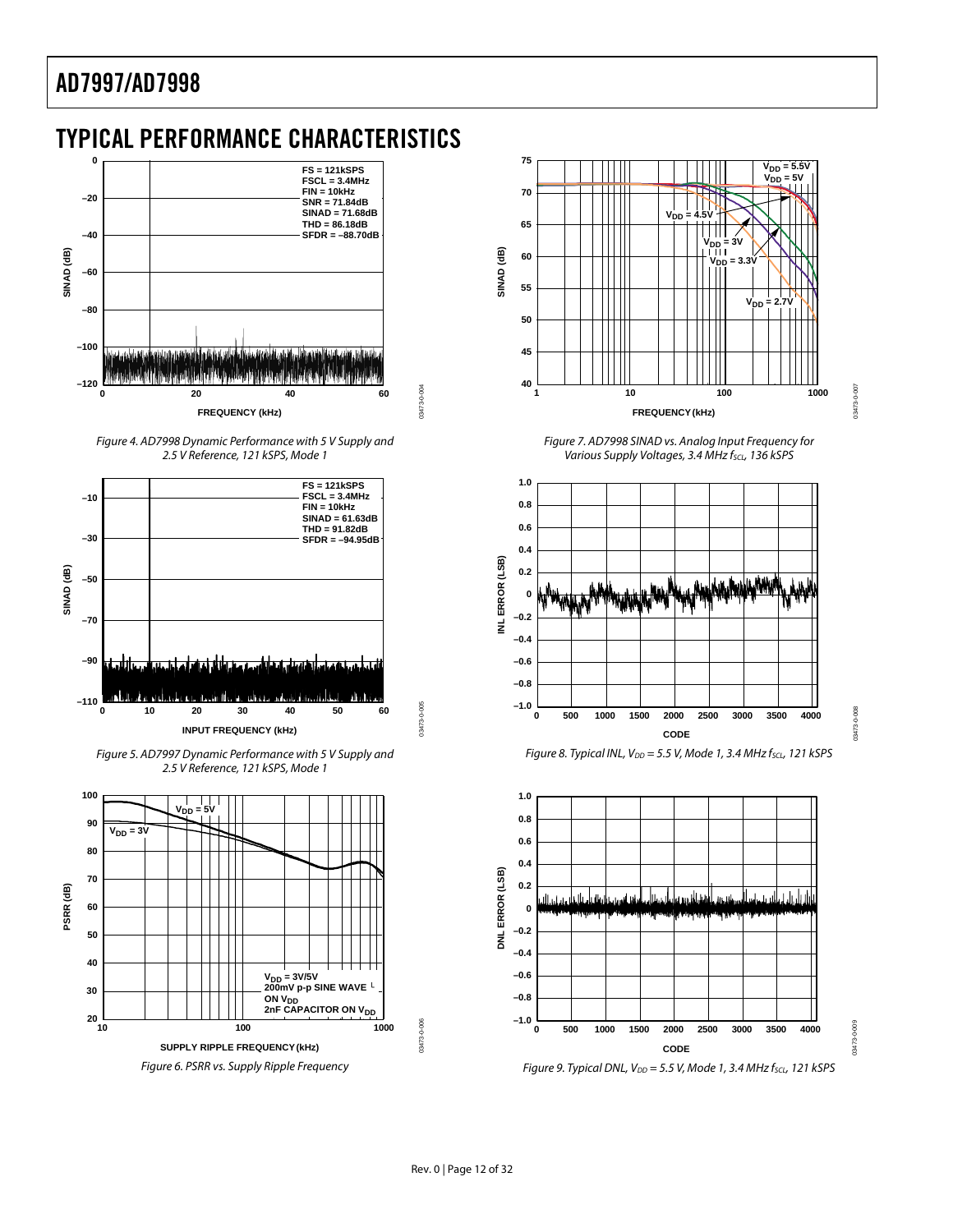03473-0-013

03473-0-013

03473-0-014

03473-0-014

03473-0-015

03473-0-015



Figure 10. Typical INL,  $V_{DD} = 2.7$  V, Mode 1, 3.4 MHz  $f_{SCL}$ , 121 kSPS



Figure 11. Typical DNL,  $V_{DD} = 2.7$  V, Mode 1, 3.4 MHz fscL, 121 kSPS



Figure 12. AD7998 Change in INL vs. Reference Voltage V $_{DD}$  = 5 V, Mode 1, 121 kSPS



Figure 13. AD7998 Change in DNL vs. Reference Voltage  $V_{DD} = 5 V$ , Mode 1, 121 kSPS



Figure 14. AD7998 Shutdown Current vs. Supply Voltage, –40°C, +25°C, and +85°C



Figure 15. AD7998 Average Supply Current vs. PC Bus Rate for  $V_{DD} = 3$  V and 5 V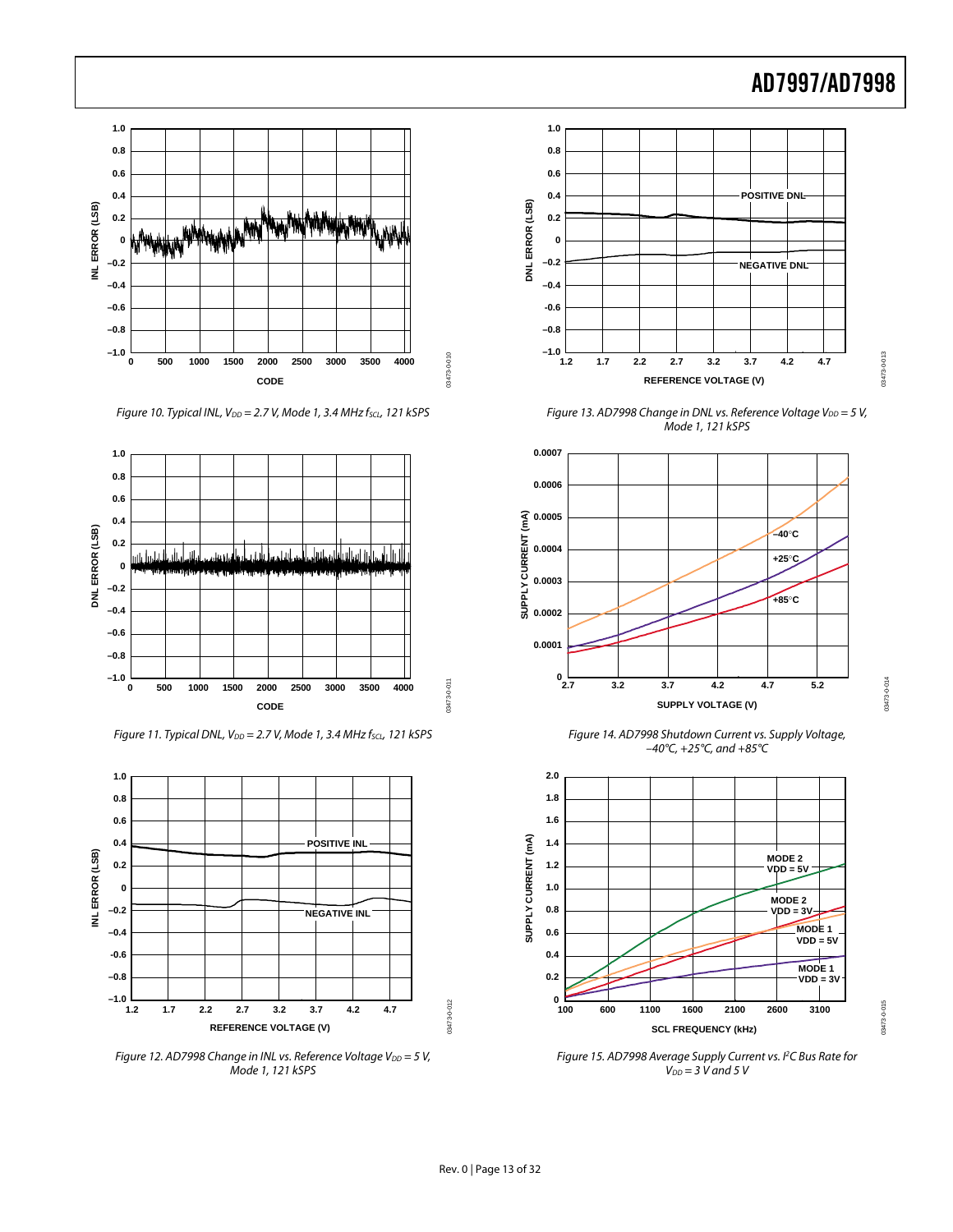

Figure 16. AD7998 Average Supply Current vs. Supply Voltage for Various Temperatures



Figure 17. SINAD/ENOB vs. Reference Voltage, Mode 1, 121 kSPS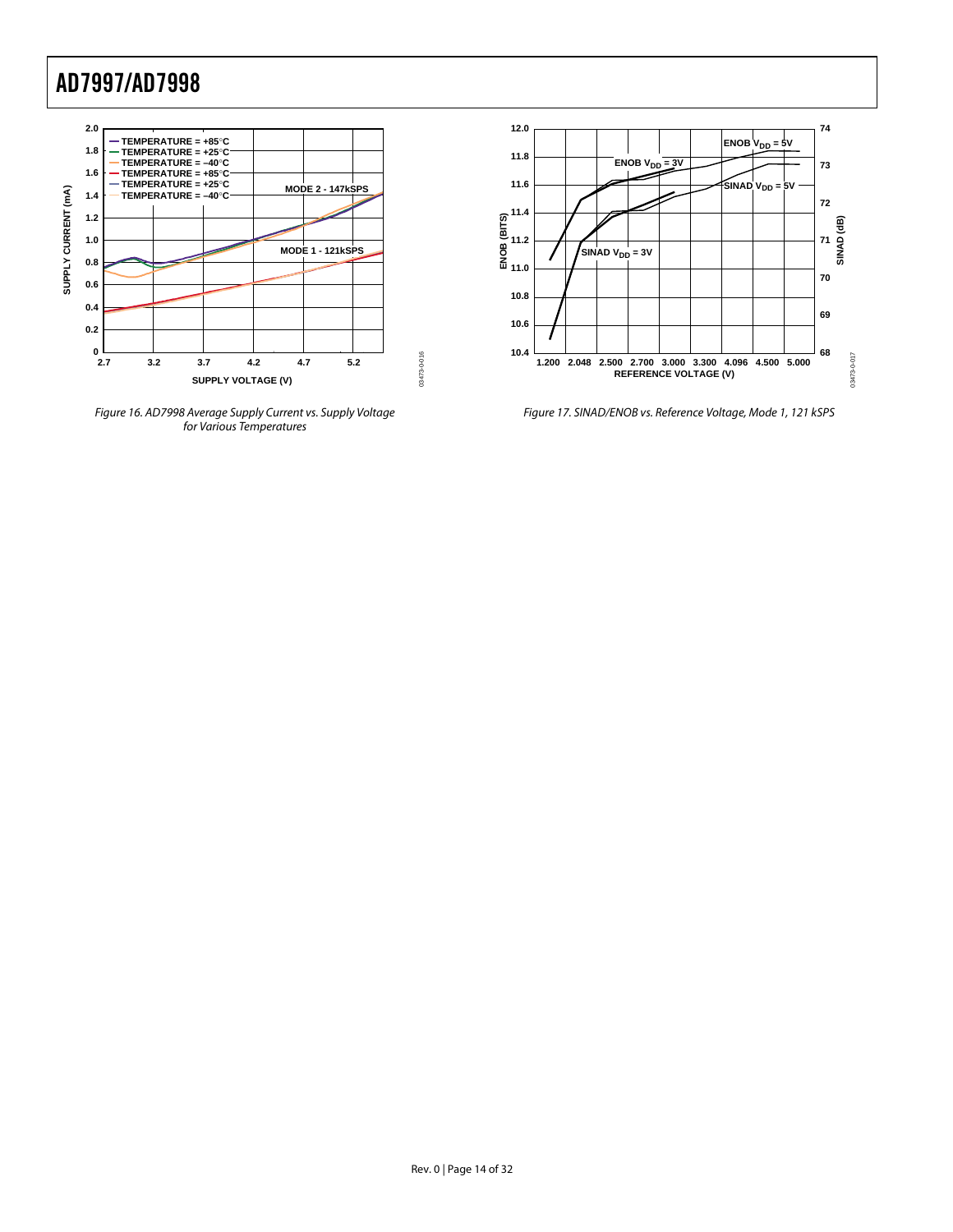### <span id="page-14-0"></span>CIRCUIT INFORMATION

The AD7997/AD7998 are low power, 10- and 12-bit, singlesupply, 8-channel A/D converters. The parts can be operated from a 2.7 V to 5.5 V supply.

The AD7997/AD7998 have an 8-channel multiplexer, an onchip track-and-hold, an A/D converter, an on-chip oscillator, internal data registers, and an I<sup>2</sup>C-compatible serial interface, all housed in a 20-lead TSSOP. This package offers considerable space-saving advantages over alternative solutions. The AD7997/AD7998 require an external reference in the range of  $1.2$  V to  $V_{DD}$ .

The AD7997/AD7998 typically remain in a power-down state while not converting.When supplies are first applied, the parts come up in a power-down state. Power-up is initiated prior to a conversion, and the device returns to shutdown when the conversion is complete. Conversions can be initiated on the AD7997/AD7998 by pulsing the CONVST signal, using an automatic cycle interval mode, or a command mode where wake-up and a conversion occur during a write address function (see the [Modes of Operation s](#page-27-1)ection).When the conversion is complete, the AD7997/AD7998 again enter shutdown mode. This automatic shutdown feature allows power saving between conversions. This means any read or write operation across the I<sup>2</sup>C interface can occur while the device is in shutdown.

#### **CONVERTER OPERATION**

The AD7997/AD7998 are successive approximation analog-todigital converters based around a capacitive DAC. [Figure 18](#page-14-1)  and [Figure 19 s](#page-14-2)how simplified schematics of the ADC during the acquisition and conversion phase, respectively. [Figure 18](#page-14-1)  shows the acquisition phase. SW2 is closed and SW1 is in position A, the comparator is held in a balanced condition, and the sampling capacitor acquires the signal on  $V_{\text{IN}}$ .

<span id="page-14-1"></span>

At the beginning of a conversion, SW2 opens and SW1 moves to position B, causing the comparator to become unbalanced, as shown in [Figure 19.](#page-14-2) The input is disconnected once the conversion begins. The control logic and the capacitive DAC are used to add and subtract fixed amounts of charge from the sampling capacitor to bring the comparator back into a balanced condition.When the comparator is rebalanced, the conversion is complete. The control logic generates the ADC output code. [Figure 20 s](#page-14-3)hows the ADC transfer characteristic.

<span id="page-14-2"></span>

#### **ADC Transfer Function**

The output coding of the AD7997/AD7998 is straight binary. The designed code transitions occur at successive integer LSB values (1 LSB, 2 LSB, and so on). The LSB size is  $REF_{IN}/1024$  for the AD7997 and  $REF_{IN}/4096$  for the AD7998. [Figure 20 s](#page-14-3)hows the ideal transfer characteristic for the AD7997/AD7998.

<span id="page-14-3"></span>

Figure 20. AD7997/AD7998 Transfer Characteristic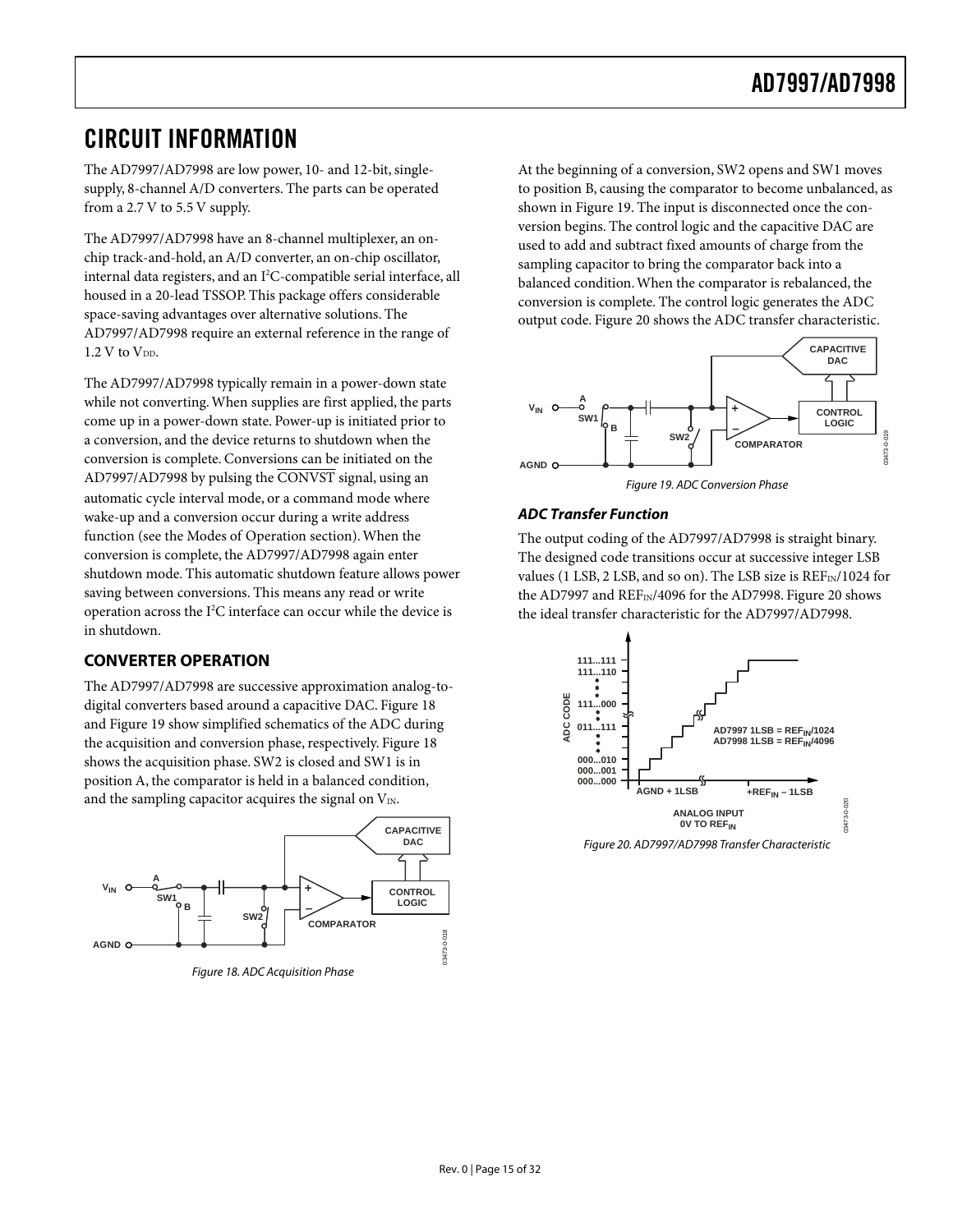#### <span id="page-15-0"></span>**TYPICAL CONNECTION DIAGRAM**

The typical connection diagram for the AD7997/AD7998 is shown in [Figure 22.](#page-15-1) In this figure, the address select pin (AS) is tied to VDD; however, AS can also be tied to AGND or left floating, allowing the user to select up to five AD7997/AD7998 devices on the same serial bus.An external reference must be applied to the AD7997/AD7998. This reference can be in the range of 1.2 V to  $V_{DD}$ . A precision reference like the REF 19x family,AD780,ADR03, or ADR381 can be used to supply the reference voltage to the ADC.

SDA and SCL form the 2-wire I 2 C-/SMBus-compatible interface. External pull-up resisters are required for both SDA and SCL lines.

The AD7998-0/AD7997-0 support standard and fast I<sup>2</sup>C interface modes. The AD7998-1/AD7997-1 support standard, fast, and high speed I<sup>2</sup>C interface modes. Therefore if operating in either standard or fast mode, up to five AD7997/AD7998 devices can be connected to the bus, as noted:

3 × AD7997-0/AD7998-0 and 2 × AD7997-1/ AD7998-1 or

3 × AD7997-1/AD7998-1 and 2 × AD7997-0/AD7998-0

In high speed mode, up to three AD7997-1/AD7998-1 devices can be connected to the bus.

Wake-up from shutdown and acquisition prior to a conversion is approximately 1 µs, and conversion time is approximately 2 µs. The AD7997/AD7998 enters shutdown mode again after each conversion, which is useful in applications where power consumption is a concern.

#### **ANALOG INPUT**

[Figure 21 s](#page-15-2)hows an equivalent circuit of the AD7997/AD7998 analog input structure. The two diodes, D1 and D2, provide ESD protection for the analog inputs. Care must be taken to ensure that the analog input signal does not exceed the supply rails by more than 300 mV. This causes the diodes to become forward biased and start conducting current into the substrate. These diodes can conduct a maximum current of 10 mA without causing irreversible damage to the part.

<span id="page-15-2"></span>

Capacitor C1 in [Figure 21 i](#page-15-2)s typically about 4 pF and can primarily be attributed to pin capacitance. Resistor R1 is a lumped component made up of the on resistance  $(R_{ON})$  of a track-and-hold switch, and also includes the R<sub>ON</sub> of the input multiplexer. The total resistance is typically about 400  $Ω$ . C2, the ADC sampling capacitor, has a typical capacitance of 30 pF.

<span id="page-15-1"></span>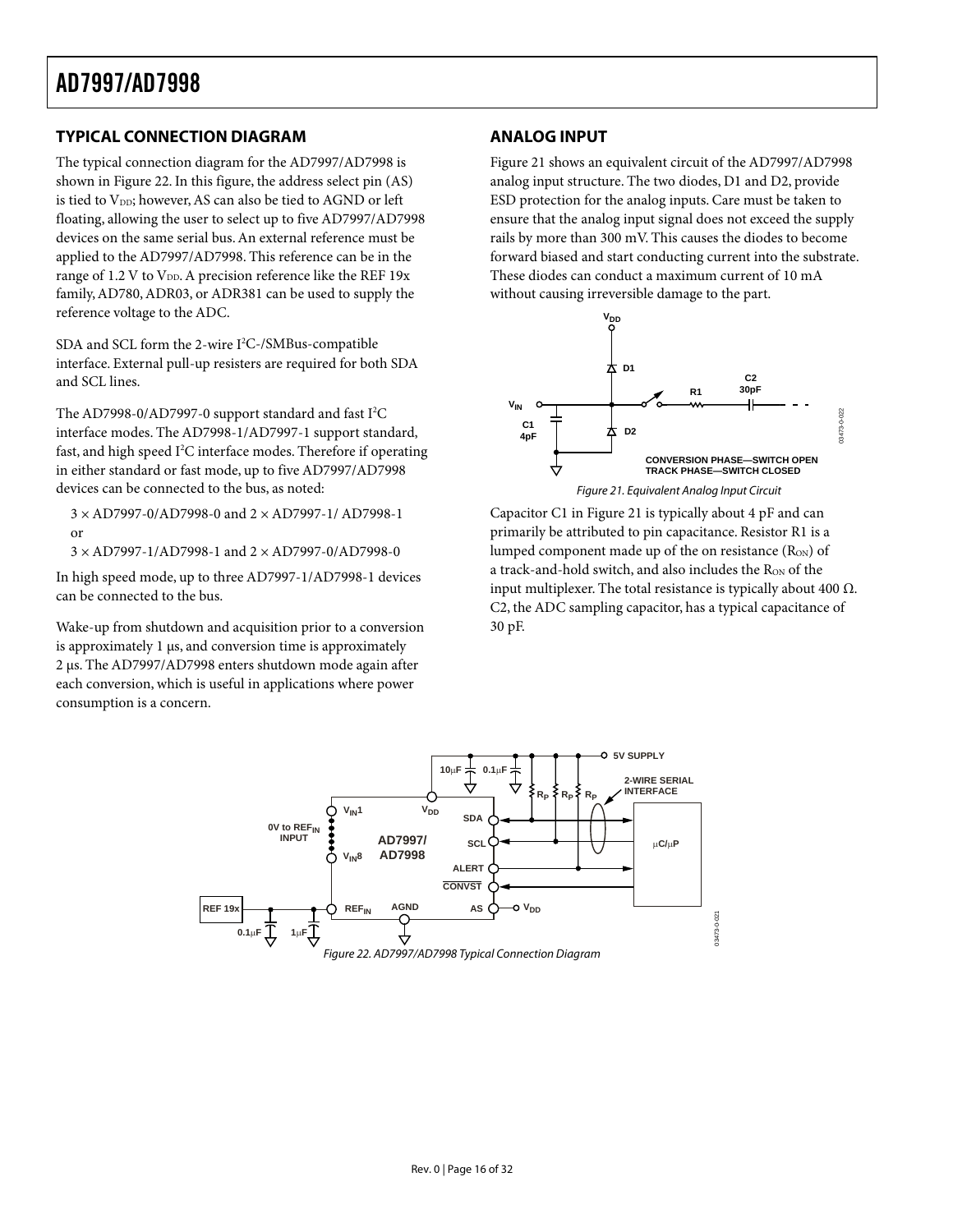03473-0-023

023-0-023

03473-0-024

0-0-273-0-024

For ac applications, removing high frequency components from the analog input signal is recommended, by using an RC bandpass filter on the relevant analog input pin. In applications where harmonic distortion and signal-to-noise ratio are critical, the analog input should be driven from a low impedance source. Large source impedances significantly affect the ac performance of the ADC. This may necessitate the use of an input buffer amplifier. The choice of the op amp is a function of the particular application.

When no amplifier is used to drive the analog input, the source impedance should be limited to low values. The maximum source impedance depends on the amount of total harmonic distortion (THD) that can be tolerated. THD increases as the source impedance increases, and performance degrades. [Figure 23 s](#page-16-0)hows the THD vs. the analog input signal frequency when using supply voltages of  $3$  V  $\pm$  10% and  $5$  V  $\pm$  10%. [Figure](#page-16-1) 24 shows the THD vs. the analog input signal frequency for different source impedances.

<span id="page-16-0"></span>

<span id="page-16-1"></span>



Figure 24. THD vs. Analog Input Frequency for Various Source Impedances for  $V_{DD} = 5$  V, 136 kSPS, Mode 1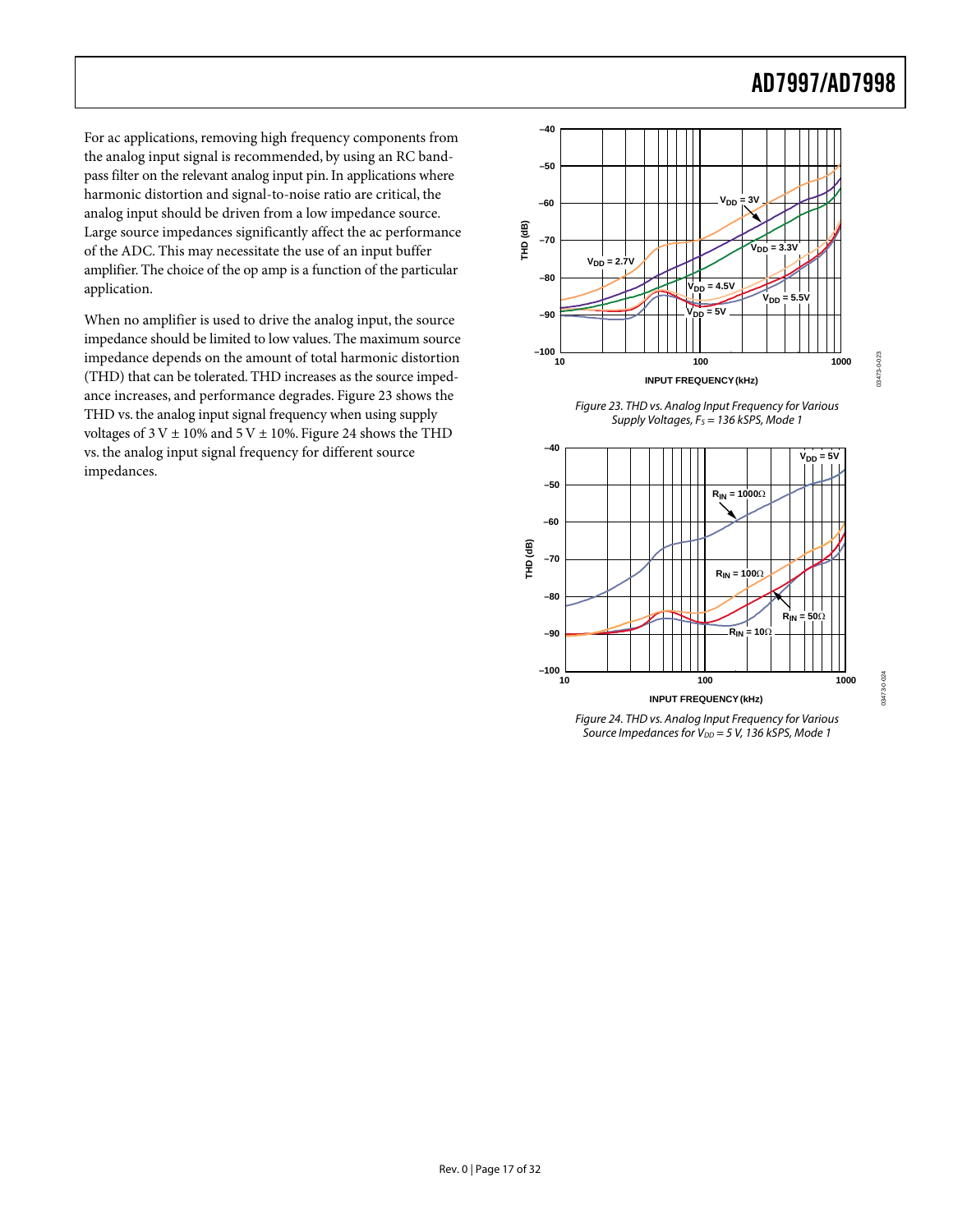### <span id="page-17-0"></span>INTERNAL REGISTER STRUCTURE

The AD7997/AD7998 contain 17 internal registers that are used to store conversion results, high and low conversion limits, and information to configure and control the device (see [Figure 25\)](#page-17-1). Sixteen are data registers and one is an address pointer register.

Each data register has an address that the address pointer register points to when communicating with it. The conversion result register is the only data register that is read only.

#### **ADDRESS POINTER REGISTER**

Because it is the register to which the first data byte of every write operation is written automatically, the address pointer register does not have and does not require an address. The address pointer register is an 8-bit register in which the 4 LSBs are used as pointer bits to store an address that points to one of the AD7997/AD7998's data registers. The 4 MSBs are used as command bits when operating in Mode 2 (see the [Modes of](#page-27-1) [Operation s](#page-27-1)ection). The first byte following each write address is to the address pointer register, containing the address of one of the data registers. The 4 LSBs select the data register to which subsequent data bytes are written. Only the 4 LSBs of this register are used to select a data register. On power-up, the address pointer register contains all 0s, pointing to the conversion result register.

#### <span id="page-17-3"></span>**Table 7. Address Pointer Register**

|  |  | P3 |                 |  |
|--|--|----|-----------------|--|
|  |  |    | Register Select |  |

#### <span id="page-17-2"></span>**Table 8. AD7997/AD7998 Register Addresses**

| P3 | P <sub>2</sub> | P1 | P <sub>0</sub> | <b>Registers</b>                          |
|----|----------------|----|----------------|-------------------------------------------|
| 0  | 0              | 0  | 0              | Conversion Result Register (Read)         |
| 0  | 0              | 0  |                | Alert Status Register (Read/Write)        |
| 0  | 0              |    | 0              | Configuration Register (Read/Write)       |
| 0  | 0              |    |                | Cycle Timer Register (Read/Write)         |
| 0  |                | 0  | 0              | DATALow Reg CH1 (Read/Write)              |
| 0  |                | 0  |                | DATA <sub>HIGH</sub> Reg CH1 (Read/Write) |
| 0  |                |    | 0              | Hysteresis Reg CH1 (Read/Write)           |
| 0  |                |    |                | DATALow Reg CH2 (Read/Write)              |
| 1  | O              | 0  | 0              | DATA <sub>HIGH</sub> Reg CH2 (Read/Write) |
|    | 0              | 0  |                | Hysteresis Reg CH2 (Read/Write)           |
|    | 0              |    | 0              | DATALow Reg CH3 (Read/Write)              |
|    | 0              |    |                | DATA <sub>HIGH</sub> Reg CH3 (Read/Write) |
|    |                | 0  | 0              | Hysteresis Reg CH3 (Read/Write)           |
|    |                | 0  |                | DATALow Reg CH4 (Read/Write)              |
|    |                |    | 0              | DATA <sub>HIGH</sub> Reg CH4 (Read/Write) |
|    |                |    |                | Hysteresis Reg CH4 (Read/Write)           |

<span id="page-17-1"></span>

Figure 25. AD7997/AD7998 Register Structure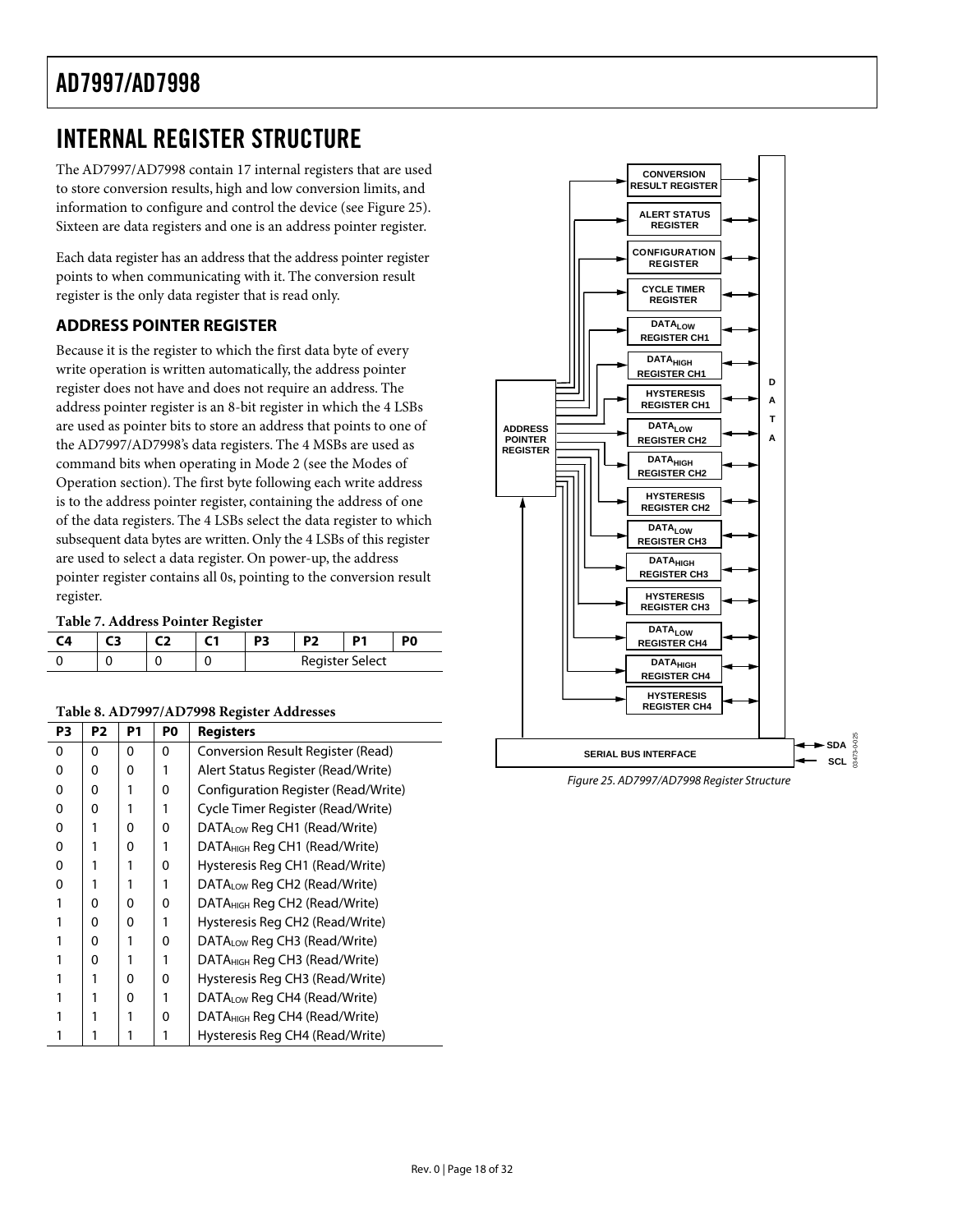#### <span id="page-18-0"></span>**CONFIGURATION REGISTER**

The configuration register is a 16-bit read/write register that is used to set the operating mode of the AD7997/AD7998. The 4 MSBs of the register are unused. The bit functions of all 12 LSBs of the configuration register are outlined in [Table 9.](#page-18-1) A 2-byte write is necessary when writing to the configuration register.

|              | TADIA SI QOHIILAHINIDII INATIONI DIM MIN DAMMILOANIILO MLI ONAL OD |                 |                 |                 |                 |                 |                 |                 |                |                 |     |                |                    |                       |                               |
|--------------|--------------------------------------------------------------------|-----------------|-----------------|-----------------|-----------------|-----------------|-----------------|-----------------|----------------|-----------------|-----|----------------|--------------------|-----------------------|-------------------------------|
| <b>D15</b>   | <b>D14</b>                                                         | D <sub>13</sub> | D <sub>12</sub> | D <sub>11</sub> | <b>D10</b>      | D <sub>9</sub>  | D8              | D7              | D <sub>6</sub> | D <sub>5</sub>  | D4  | D <sub>3</sub> | D <sub>2</sub>     | D <sub>1</sub>        | D <sub>0</sub>                |
| <b>DONTC</b> | <b>DONTC</b>                                                       | <b>DONTC</b>    | <b>DONTC</b>    | CH8             | CH <sub>7</sub> | CH <sub>6</sub> | CH <sub>5</sub> | CH <sub>4</sub> | CH3            | CH <sub>2</sub> | CH1 | <b>FLTR</b>    | <b>ALERT</b><br>ΕN | BUSY/<br><b>ALERT</b> | ALERT/BUSY<br><b>POLARITY</b> |
|              |                                                                    |                 |                 |                 |                 |                 |                 |                 |                |                 |     |                |                    |                       |                               |

<span id="page-18-1"></span>**Table 9. Configuration Register Bits and Default Settings at Power-Up** 

#### **Table 10. Bit Function Descriptions**

| <b>Bit</b>                        | <b>Mnemonic</b>                      | Comment                                                                                                                                                                                                                                                                                                                                                                                                                                                       |
|-----------------------------------|--------------------------------------|---------------------------------------------------------------------------------------------------------------------------------------------------------------------------------------------------------------------------------------------------------------------------------------------------------------------------------------------------------------------------------------------------------------------------------------------------------------|
| D <sub>11</sub> to D <sub>4</sub> | CH8 to CH1                           | These 8-channel address bits select the analog input channel(s) to be converted. A 1 in any of Bits D11 to D4<br>selects a channel for conversion. If more than one channel bit is set to 1, the AD7997/AD7998 sequence<br>through the selected channels, starting with the lowest channel. All unused channels should be set to 0. Prior<br>to initiating a conversion, a channel or channels for conversion must be selected in the configuration register. |
| D <sub>3</sub>                    | FI TR                                | The value written to this bit of the control register determines whether the filtering on SDA and SCL is<br>enabled or is to be bypassed. If this bit is a 1, then the filtering is enabled; if it is a 0, the filtering is bypassed.                                                                                                                                                                                                                         |
| D <sub>2</sub>                    | AI FRT FN                            | The hardware ALERT function is enabled if this bit is set to 1, and disabled if this bit is set to 0. This bit is used<br>in conjunction with the BUSY/ALERT bit to determine if the ALERT/BUSY pin acts as an ALERT or a BUSY<br>output (see Table 12).                                                                                                                                                                                                      |
| D1                                | <b>BUSY/ALERT</b>                    | This bit is used in conjunction with the ALERT EN bit to determine if the ALERT/BUSY output, Pin 17, acts as<br>an ALERT or BUSY output (see Table 12), and if Pin 17 is configured as an ALERT output pin, if it is to be reset.                                                                                                                                                                                                                             |
| D <sub>0</sub>                    | <b>BUSY/ALERT</b><br><b>POLARITY</b> | This bit determines the active polarity of the ALERT/BUSY pin regardless of whether it is configured as an<br>ALERT or BUSY output. It is active low if this bit is set to 0, and active high if set to 1.                                                                                                                                                                                                                                                    |

#### <span id="page-18-3"></span>**Table 11. Channel Selection**

| <b>D11</b> | <b>D10</b> | D <sub>9</sub> | D <sub>8</sub> | D7       | D6 | D5 | D4 | <b>Selected Analog Input Channel</b> | <b>Comments</b>                                                 |
|------------|------------|----------------|----------------|----------|----|----|----|--------------------------------------|-----------------------------------------------------------------|
| $\Omega$   | O          | 0              | 0              | $\Omega$ | 0  | O  |    | Convert on Channel 1 $(V_{IN}1)$     | If more than one channel is                                     |
|            |            | 0              | 0              | 0        | 0  |    | 0  | Convert on Channel 2 ( $V_{IN}$ 2)   | selected, the AD7997/AD7998                                     |
| - 0        |            |                | 0              | 0        |    |    | 0  | Convert on Channel 3 $(V_{IN}3)$     | start converting on the selected                                |
| - 0        |            |                | 0              |          | 0  |    | 0  | Convert on Channel 4 $(V_{IN}4)$     | sequence of channels starting with<br>the lowest channel in the |
| - 0        | 0          | 0              |                | 0        |    |    | 0  | Convert on Channel 5 ( $V_{IN}$ 5)   | sequence.                                                       |
| $\Omega$   | 0          |                | 0              | 0        | 0  |    | 0  | Convert on Channel 6 ( $V_{IN}$ 6)   |                                                                 |
| $\Omega$   |            |                | 0              | 0        | 0  |    | 0  | Convert on Channel 7 ( $V_{IN}$ 7)   |                                                                 |
|            |            |                |                |          |    |    |    | Convert on Channel 8 ( $V_{IN}8$ )   |                                                                 |

#### <span id="page-18-2"></span>**Table 12. ALERT/BUSY Function**

| D2 | D1 | <b>ALERT/BUSY Pin Configuration</b>                                                                                                                                                                                                                                                                                                                                                   |
|----|----|---------------------------------------------------------------------------------------------------------------------------------------------------------------------------------------------------------------------------------------------------------------------------------------------------------------------------------------------------------------------------------------|
|    |    | Pin does not provide any interrupt signal.                                                                                                                                                                                                                                                                                                                                            |
|    |    | Pin configured as a BUSY output.                                                                                                                                                                                                                                                                                                                                                      |
|    |    | Pin configured as an ALERT output.                                                                                                                                                                                                                                                                                                                                                    |
|    |    | Resets the ALERT output pin, the Alert Flag bit in the conversion result register, and the entire alert status register<br>(if any is active). If 1/1 is written to Bits D2/D1 in the configuration register to reset the ALERT pin, the Alert_Flag bit,<br>and the alert status register, the contents of the configuration register read 1/0 for D2/D1, respectively, if read back. |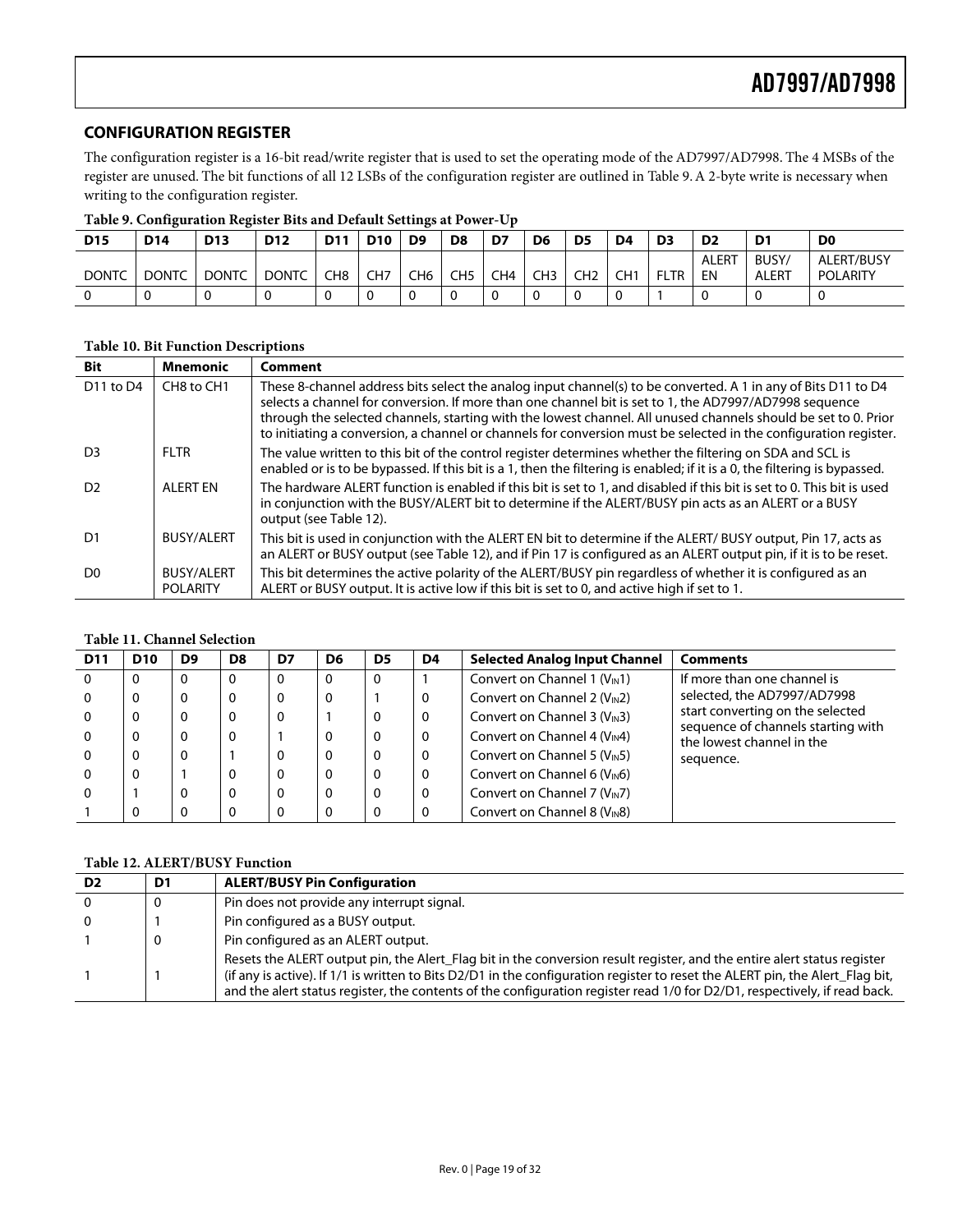#### <span id="page-19-0"></span>**CONVERSION RESULT REGISTER**

The conversion result register is a 16-bit, read-only register that stores the conversion result from the ADC in straight binary format. A 2-byte read is necessary to read data from this register. [Table 13 s](#page-19-2)hows the contents of the first byte to be read from the AD7997/AD7998, and [Table 14 s](#page-19-3)hows the contents of the second byte to be read.

<span id="page-19-2"></span>

| D15                                                        |  | D14   D13   D12   D11   D10   D9   D8 |  |  |
|------------------------------------------------------------|--|---------------------------------------|--|--|
| Alert_Flag   CH D2   CH D1   CH D0   M S B   B10   B9   B8 |  |                                       |  |  |

#### <span id="page-19-3"></span>**Table 14. Conversion Value Register (Second Read)**

| D7 | <b>D6</b>      | $\overline{D5}$ | D4             | D3   D2   D1 |           |           | D0             |
|----|----------------|-----------------|----------------|--------------|-----------|-----------|----------------|
| B7 | B <sub>6</sub> | B <sub>5</sub>  | R <sub>4</sub> | B3           | <b>B2</b> | <b>B1</b> | B <sub>0</sub> |

The AD7997/AD7998 conversion result consists of an Alert\_Flag bit, three channel identifier bits, and the 10- and 12-bit data result (MSB first). For the AD7997, the 2 LSBs (D1 and D0) of the second read contain two 0s. The three channel identification bits can be used to identify to which of the eight analog input channels the conversion result corresponds.

The Alert\_Flag bit indicates whether the conversion result being read or any other channel result has violated the limit registers associated with it. If an ALERT occurs, the master can read the ALERT status register to obtain more information on where the ALERT occurred.

#### <span id="page-19-1"></span>**LIMIT REGISTERS**

The AD7997/AD7998 have four pairs of limit registers. Each pair stores high and low conversion limits for the first four analog input channels, CH1 to CH4. Each pair of limit registers has one associated hysteresis register. All 12 registers are 16 bits wide; only the 12 LSBs of the registers are used for the AD7997 and AD7998. For the AD7997, the 2 LSBs, D1 and D0 in these registers, should contain 0s. On power-up, the contents of the DATAHIGH register for each channel is full scale, while the contents of the DATALOW registers is zero scale by default. The AD7997/AD7998 signal an alert (in either hardware, software, or both depending on configuration) if the conversion result moves outside the upper or lower limit set by the limit registers. There are no limit registers or hysteresis registers associated with CH5 to CH8.

#### **DATA<sub>HIGH</sub> Register CH1/CH2/CH3/CH4**

The DATAHIGH registers for CH1 to CH 4 are 16-bit read/write registers; only the 12 LSBs of each register are used. This register stores the upper limit that activates the ALERT output and/or the Alert\_Flag bit in the conversion result register. If the value in the conversion result register is greater than the value in the DATA<sub>HIGH</sub> register, an ALERT occurs for that channel. When the conversion result returns to a value at least *N* LSBs below the DATA<sub>HIGH</sub> register value, the ALERT output pin and Alert\_Flag bit are reset. The value of *N* is taken from the hysteresis register associated with that channel. The ALERT pin can also be reset by writing to Bits D2 and D1 in the configuration register. For the AD7997, D1 and D0 of the DATAHIGH register should contain 0s.

|  | Table 15. DATA <sub>HIGH</sub> Register (First Read/Write) |  |  |  |  |
|--|------------------------------------------------------------|--|--|--|--|
|--|------------------------------------------------------------|--|--|--|--|

| D15   D14   D13   D12   D11   D10   D9   D8 |  |                |    |
|---------------------------------------------|--|----------------|----|
|                                             |  | B11   B10   B9 | B8 |

**D7 D6 D5 D4 D3 D2 D1 D0**  B7 | B6 | B5 | B4 | B3 | B2 | B1 | B0

**Table 16. DATAHIGH Register (Second Read/Write)** 

### **DATALOW Register CH1/CH2/CH3/CH4**

The DATALOW register for each channel is a 16-bit read/write register; only the 12 LSBs of each register are used. The register stores the lower limit that activates the ALERT output and/or the Alert\_Flag bit in the conversion result register. If the value in the conversion result register is less than the value in the DATA<sub>LOW</sub> register, an ALERT occurs for that channel. When the conversion result returns to a value at least *N* LSBs above the DATALOW register value, the ALERT output pin and Alert\_Flag bit are reset. The value of *N* is taken from the hysteresis register associated with that channel. The ALERT output pin can also be reset by writing to Bits D2 and D1 in the configuration register. For the AD7997, D1 to D0 of the DATALOW register should contain 0s.

#### **Table 17. DATALOW Register (First Read/Write)**

| D15   D14   D13   D12   D11   D10   D9 |  |                                                | <b>D8</b> |
|----------------------------------------|--|------------------------------------------------|-----------|
|                                        |  | B <sub>11</sub> B <sub>10</sub> B <sub>9</sub> | <b>B8</b> |

#### **Table 18. DATA<sub>LOW</sub> Register (Second Read/Write)**

| ------- |    |                 |    |                   |                 |    |                |  |  |  |  |
|---------|----|-----------------|----|-------------------|-----------------|----|----------------|--|--|--|--|
| D7      | D6 | $\overline{D5}$ | D4 | $\overline{1}$ D3 | $\overline{D2}$ | D1 | D <sub>0</sub> |  |  |  |  |
|         | B6 | <b>B5</b>       | R4 | B3                | B <sub>2</sub>  | B1 | B <sub>0</sub> |  |  |  |  |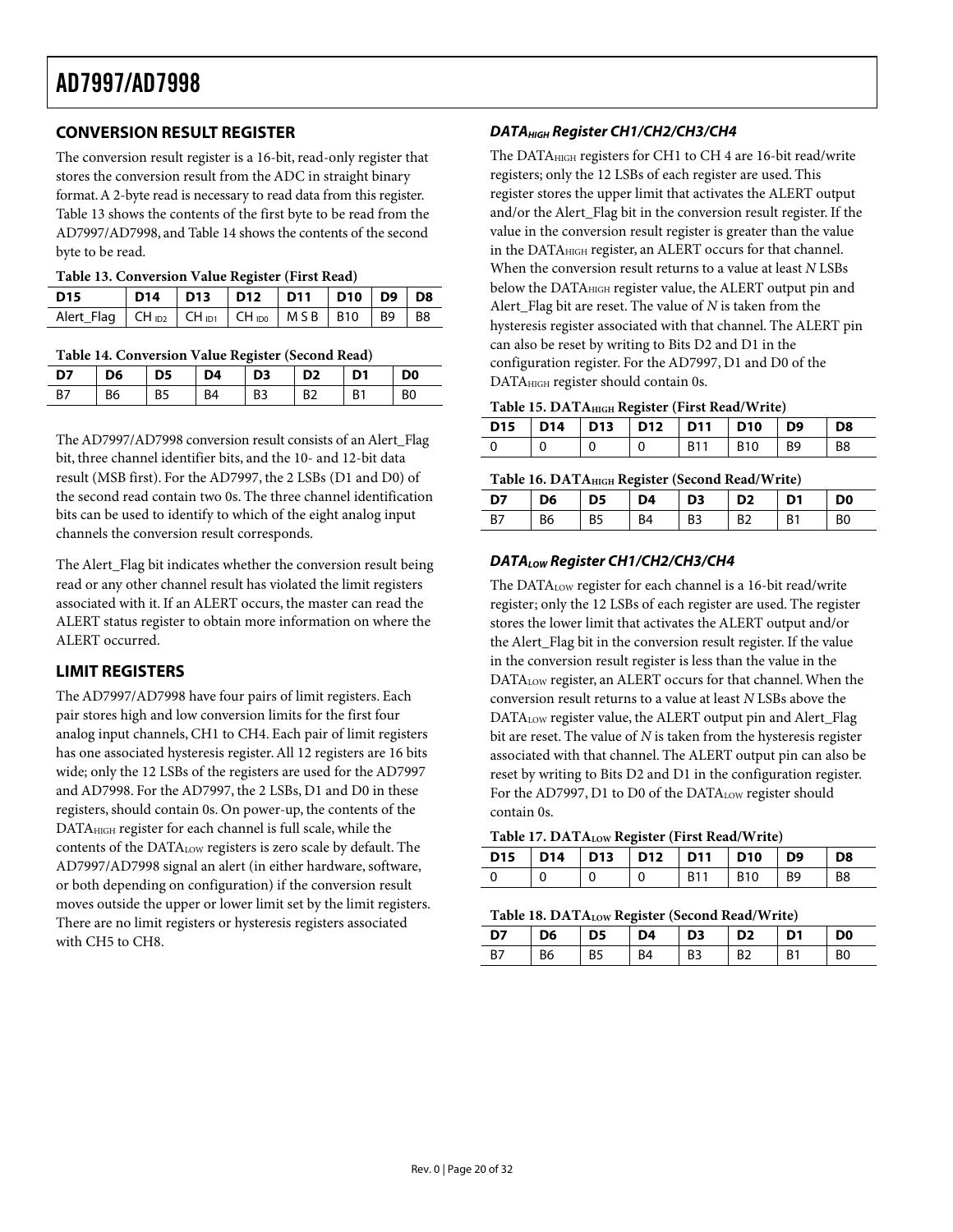#### <span id="page-20-0"></span>**Hysteresis Register (CH1/CH2/CH3/CH4)**

Each hysteresis register is a 16-bit read/write register, of which only the 12 LSBs are used. The hysteresis register stores the hysteresis value, *N,* when using the limit registers. Each pair of limit registers has a dedicated hysteresis register. The hysteresis value determines the reset point for the ALERT pin/Alert\_Flag if a violation of the limits has occurred. For example, if a hysteresis value of 8 LSBs is required on the upper and lower limits of Channel 1, the 12-bit word, 0000 0000 0000 1000, should be written to the hysteresis register of CH1, the address of which is shown in [Table 8.](#page-17-2) On power-up, the hysteresis registers contain a value of 2 for the AD7997 and a value of 8 for the AD7998. If a different hysteresis value is required, that value must be written to the hysteresis register for the channel in question. For the AD7997, D1 and D0 of the hysteresis register should contain 0s.

**Table 19. Hysteresis Register (First Read/Write)** 

| D15   D14   D13   D12   D11   D10   D9   D8 |  |       |                                |                |
|---------------------------------------------|--|-------|--------------------------------|----------------|
|                                             |  | . R11 | B <sub>10</sub> B <sub>9</sub> | B <sub>8</sub> |

#### **Table 20. Hysteresis Register (Second Read/Write)**

| D7        | D <sub>6</sub> | D <sub>5</sub> | D4        | $\overline{D}$ | D <sub>2</sub> | D1             | D <sub>0</sub> |
|-----------|----------------|----------------|-----------|----------------|----------------|----------------|----------------|
| <b>B7</b> | B <sub>6</sub> | B <sub>5</sub> | <b>B4</b> | B <sub>3</sub> | <b>B2</b>      | B <sub>1</sub> | B <sub>0</sub> |
|           |                |                |           |                |                |                |                |

#### **Using the Limit Registers to Store Min/Max Conversion Results for CH1 to CH4**

If full scale, that is, all 1s, is written to the hysteresis register for a particular channel, the DATA<sub>HIGH</sub> and DATA<sub>LOW</sub> registers for that channel no longer act as limit registers as previously described, but instead act as storage registers for the maximum and minimum conversion results returned from conversions on a channel over any given period of time. This function is useful in applications where the widest span of actual conversion results is required rather than using the ALERT to signal that an intervention is necessary. This function could be useful for monitoring temperature extremes during refrigerated goods transportation. It must be noted that on power-up, the contents of the DATAHIGH register for each channel are full scale, while the contents of the DATALOW registers are zero scale by default. Therefore, minimum and maximum conversion values being stored in this way are lost if power is removed or cycled.

#### **ALERT STATUS REGISTER (CH1 TO CH4)**

The alert status register is an 8-bit, read/write register that provides information on an alert event. If a conversion result activates the ALERT pin or the Alert\_Flag bit in the conversion result register, as described in the [Limit Registers s](#page-19-1)ection, the alert status register may be read to gain further information. The Alert Status Register contains two status bits per channel, one corresponding to the DATA<sub>HIGH</sub> limit and the other to the DATA<sub>LOW</sub> limit. The bit with a status of 1 shows where the violation occurred—that is, on which channel—and whether the violation occurred on the upper or lower limit. If a second alert event occurs on the other channel between receiving the first alert and interrogating the alert status register, the corresponding bit for that alert event is also set.

The alert status register only contains information for CH1 to CH4 because these are the only channels with associated limit registers.

The entire contents of the alert status register can be cleared by writing 1,1, to Bits D2 and D1 in the configuration register, as shown in [Table 12.](#page-18-2) This may also be done by writing all 1s to the alert status register itself. Thus, if the alert status register is addressed for a write operation, which is all 1s, the contents of the alert status register are cleared or reset to all 0s.

#### **Table 21. Alert Status Register**

| D7 | D6   D5   D4   D3   D2                                        |  |  | $\blacksquare$ | D <sub>0</sub> |
|----|---------------------------------------------------------------|--|--|----------------|----------------|
|    | CH4HI   CH4LO   CH3HI   CH3LO   CH2HI   CH2LO   CH1HI   CH1LO |  |  |                |                |

#### **Table 22. Alert Status Register Bit Function Description**

| Bit            | Mnemonic           | If bit is set to 1, violation of                                             |
|----------------|--------------------|------------------------------------------------------------------------------|
| D0             | $CH1_{10}$         | DATALOW limit on Channel 1.<br>No violation if bit is set to 0.              |
| D1             | CH1HI              | DATA <sub>HIGH</sub> limit on Channel 1.<br>No violation if bit is set to 0. |
| D <sub>2</sub> | CH2 <sub>10</sub>  | <b>DATA</b> low limit on Channel 2.<br>No violation if bit is set to 0.      |
| D3             | CH <sub>2</sub> HI | DATA <sub>HIGH</sub> limit on Channel 2.<br>No violation if bit is set to 0. |
| D4             | CH3 <sub>10</sub>  | DATA I OW limit on Channel 3.<br>No violation if bit is set to 0.            |
| D5             | СНЗні              | DATA <sub>HIGH</sub> limit on Channel 3.<br>No violation if bit is set to 0. |
| D6             | $CH4_{10}$         | DATA <sub>LOW</sub> limit on Channel 4.<br>No violation if bit is set to 0.  |
| D7             | CH4 <sub>HI</sub>  | DATA <sub>HIGH</sub> limit on Channel 4.<br>No violation if bit is set to 0. |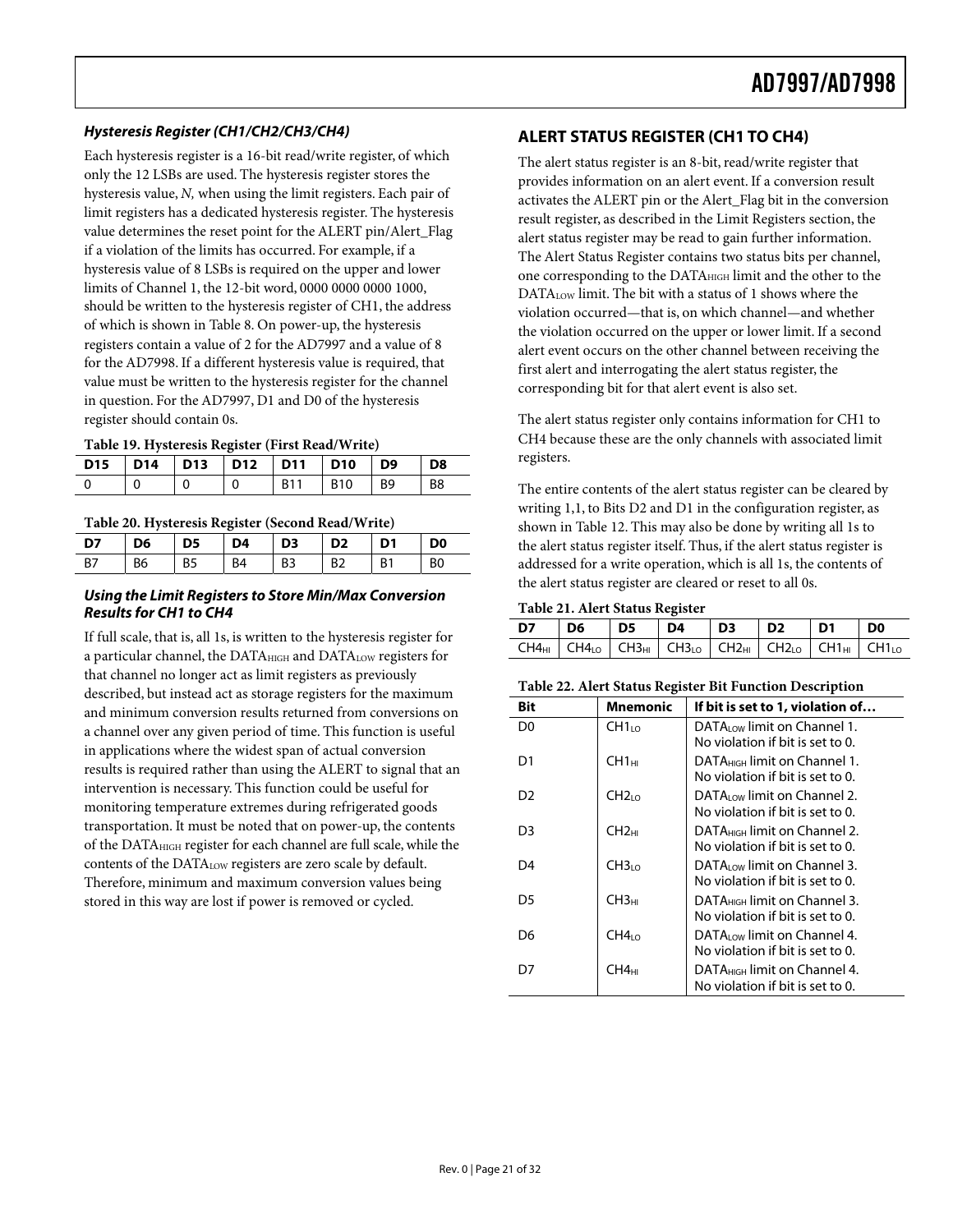#### <span id="page-21-0"></span>**CYCLE TIMER REGISTER**

The cycle timer register is an 8-bit, read/write register that stores the conversion interval value for the automatic cycle interval mode of the AD7997/AD7998 (see the [Modes of](#page-27-1)  [Operation s](#page-27-1)ection). D5 to D3 of the cycle timer register are unused and should contain 0s at all times. On power-up, the cycle timer register contains all 0s, thus disabling automatic cycle operation of the AD7997/AD7998. To enable automatic cycle mode, the user must write to the cycle timer register, selecting the required conversion interval by programming Bits D2 to D0. [Table 23 s](#page-21-1)hows the structure of the cycle timer register, while [Table 24 s](#page-21-2)hows how the bits in this register are decoded to provide various automatic sampling intervals.

<span id="page-21-1"></span>

| D7              | D6                        | D <sub>5</sub> | D4 | D <sub>3</sub> | D <sub>2</sub> | D1          | D <sub>0</sub>          |
|-----------------|---------------------------|----------------|----|----------------|----------------|-------------|-------------------------|
| Sample<br>Delay | <b>Bit Trial</b><br>Delav | 0              |    | 0              | Cyc<br>Bit2    | Cvc<br>Bit1 | Cyc<br>Bit <sub>0</sub> |
|                 |                           |                |    |                |                |             |                         |

#### <span id="page-21-2"></span>**Table 24. Cycle Timer Intervals**

| D2 | D1 | D0 | <b>Typical Conversion Interval</b><br>$(T_{\text{CONVERT}} = \text{Conversion Time})$ |
|----|----|----|---------------------------------------------------------------------------------------|
| O  | ŋ  | O  | Mode Not Selected                                                                     |
|    | O  |    | $T_{\text{CONVERT}} \times 32$                                                        |
|    |    | O  | $T_{\text{CONVERT}} \times 64$                                                        |
|    |    |    | $T_{\text{CONVERT}} \times 128$                                                       |
|    | ŋ  | O  | $T_{\text{CONVERT}} \times 256$                                                       |
|    | O  |    | $T_{\text{CONVERT}} \times 512$                                                       |
|    |    |    | $T_{\text{CONVERT}} \times 1024$                                                      |
|    |    |    | $T_{CONVERT} \times 2048$                                                             |

#### **SAMPLE DELAY AND BIT TRIAL DELAY**

It is recommended that no I<sup>2</sup>C bus activity occurs when a conversion is taking place. However, if this is not possible, for example when operating in Mode 2 or Mode 3, then in order to maintain the performance of the ADC, Bits D7 and D6 in the cycle timer register are used to delay critical sample intervals and bit trials from occurring while there is activity on the  $I<sup>2</sup>C$ bus. This results in a quiet period for each bit decision. In certain cases where there is excessive activity on the interface lines, this may have the effect of increasing the overall conversion time. However, if bit trial delays extend longer than 1 µs, the conversion terminates.

When Bits D7 and D6 are both 0, the bit trial and sample interval delaying mechanism is implemented. The default setting of D7 and D6 is 0. To turn off both delay mechanisms, set D7 and D6 to 1.

| D7              | D6                        | D <sub>5</sub> | D4 | D <sub>3</sub> | D <sub>2</sub> | D <sub>1</sub> | D <sub>0</sub> |
|-----------------|---------------------------|----------------|----|----------------|----------------|----------------|----------------|
| Sample<br>Delay | <b>Bit Trial</b><br>Delay | 0              |    | 0              | Cvc<br>Bit 2   | Cvc<br>Bit 1   | Cvc<br>Bit 0   |
|                 |                           |                |    |                |                |                |                |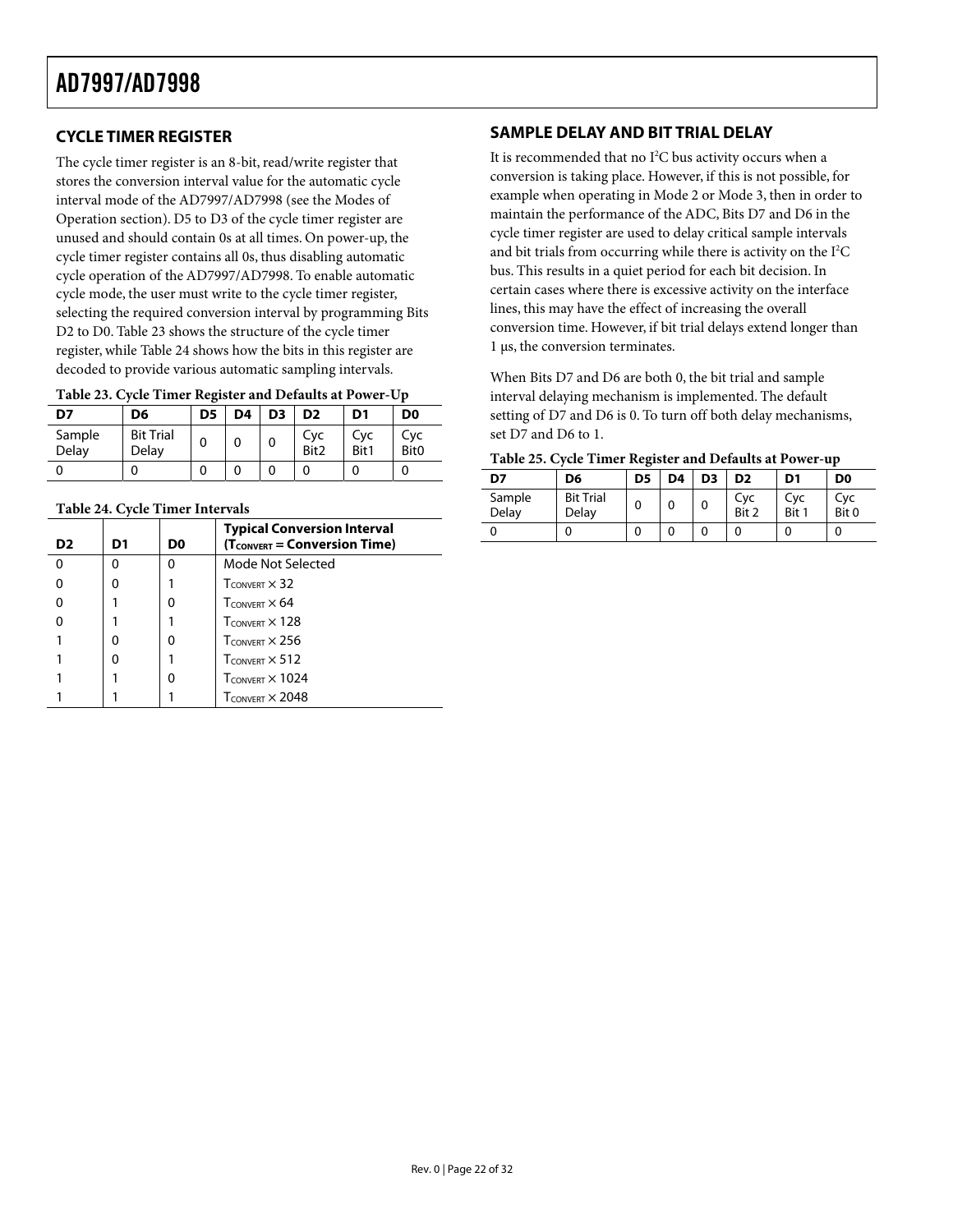### <span id="page-22-0"></span>SERIAL INTERFACE

Control of the AD7997/AD7998 is carried out via the I<sup>2</sup>Ccompatible serial bus. The devices are connected to this bus as slave devices under the control of a master device, such as the processor.

#### **SERIAL BUS ADDRESS**

Like all I<sup>2</sup>C-compatible devices, the AD7997/AD7998 have a 7-bit serial address. The 3 MSBs of this address for the AD7997/ AD7998 are set to 010. The AD7997/AD7998 come in two versions, the AD7997-0/AD7997-0 and AD7997-1AD7998-1. The two versions have three different  $I^2C$  addresses available, which are selected by either tying the address select pin, AS, to AGND or  $V_{DD}$ , or by letting the pin float (see [Table 6\)](#page-9-2). By giving different addresses for the two versions, up to five AD7997/ AD7998 devices can be connected to a single serial bus, or the addresses can be set to avoid conflicts with other devices on the bus. (See [Table 6.\)](#page-9-2)

The serial bus protocol operates as follows.

The master initiates data transfer by establishing a start condition, defined as a high-to-low transition on the serial data line SDA, while the serial clock line, SCL, remains high. This indicates that an address/data stream follows. All slave peripherals connected to the serial bus responds to the start condition and shift in the next eight bits, consisting of a 7-bit address (MSB first) plus an  $R/\overline{W}$  bit that determines the direction of the data transfer, that is, whether data is written to or read from the slave device.

The peripheral whose address corresponds to the transmitted address responds by pulling the data line low during the low period before the ninth clock pulse, known as the acknowledge bit. All other devices on the bus remain idle while the selected device waits for data to be read from or written to it. If the R/W bit is a 0, the master writes to the slave device. If the R/ $\overline{\text{W}}$  bit is a 1, the master reads from the slave device.

Data is sent over the serial bus in sequences of nine clock pulses, eight bits of data followed by an acknowledge bit from the receiver of data. Transitions on the data line must occur during the low period of the clock signal and remain stable during the high period because a low-to-high transition when the clock is high may be interpreted as a stop signal.

When all data bytes have been read or written, stop conditions are established. In write mode, the master pulls the data line high during the 10th clock pulse to assert a stop condition. In read mode, the master device pulls the data line high during the low period before the ninth clock pulse. This is known as No Acknowledge. The master then takes the data line low during the low period before the 10th clock pulse, then high during the 10th clock pulse to assert a stop condition.

Any number of bytes of data may be transferred over the serial bus in one operation, but it is not possible to mix read and write in one operation, because the type of operation is determined at the beginning and cannot subsequently be changed without starting a new operation.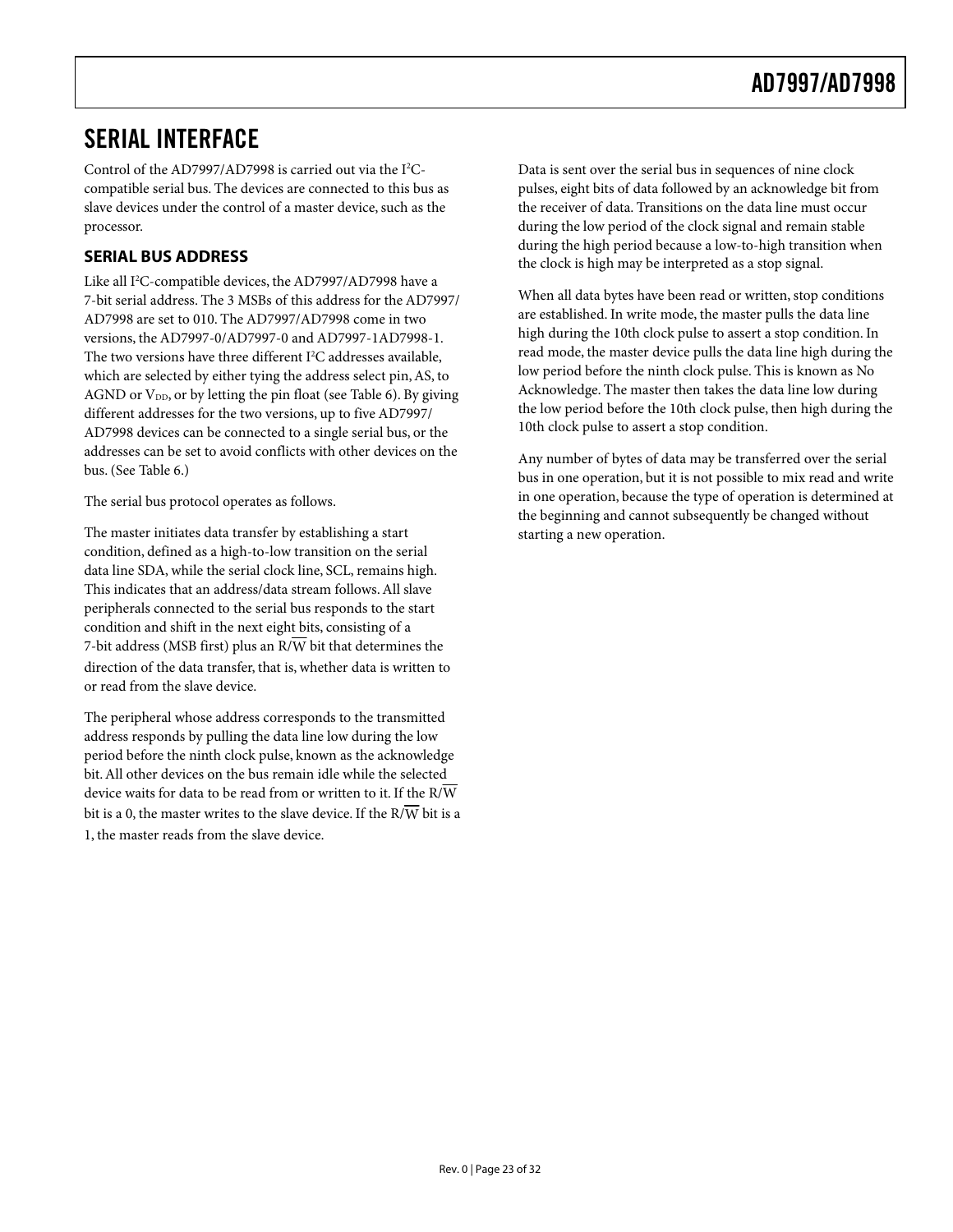### <span id="page-23-0"></span>WRITING TO THE AD7997/AD7998

Depending on the register being written to, there are three different writes for the AD7997/AD7998.

#### **WRITING TO THE ADDRESS POINTER REGISTER FOR A SUBSEQUENT READ**

In order to read from a particular register, the address pointer register must first contain the address of that register. If it does not, the correct address must be written to the address pointer register by performing a single-byte write operation, as shown in [Figure 26.](#page-23-1) The write operation consists of the serial bus address followed by the address pointer byte. No data is written to any of the data registers.A read operation may be subsequently performed to read the register of interest.

#### **WRITING A SINGLE BYTE OF DATATO THE ALERT STATUS REGISTER OR CYCLE REGISTER**

The alert status register and cycle register are both 8-bit registers, so only one byte of data can be written to each.Writing a single byte of data to one of these registers consists of the serial bus write address, the chosen data register address written to the address pointer register, followed by the data byte written to the selected data register. See [Figure 27.](#page-23-2) 

#### **WRITING TWO BYTES OF DATATO A LIMIT, HYSTERESIS, OR CONFIGURATION REGISTER**

Each of the four limit registers are 16-bit registers, so two bytes of data are required to write a value to any one of them.Writing two bytes of data to one of these registers consists of the serial bus write address, the chosen limit register address written to the address pointer register, followed by two data bytes written to the selected data register. See [Figure 28.](#page-24-0) 

If the master is write addressing the AD7997/AD7998, it can write to more than one register without readdressing the ADC. After the first write operation has completed for the first data register, during the next byte the master simply writes to the address pointer byte to select the next data register for a write operation. This eliminates the need to readdress the device in order to write to another data register.

<span id="page-23-1"></span>

<span id="page-23-2"></span>Figure 27. Single-Byte Write Sequence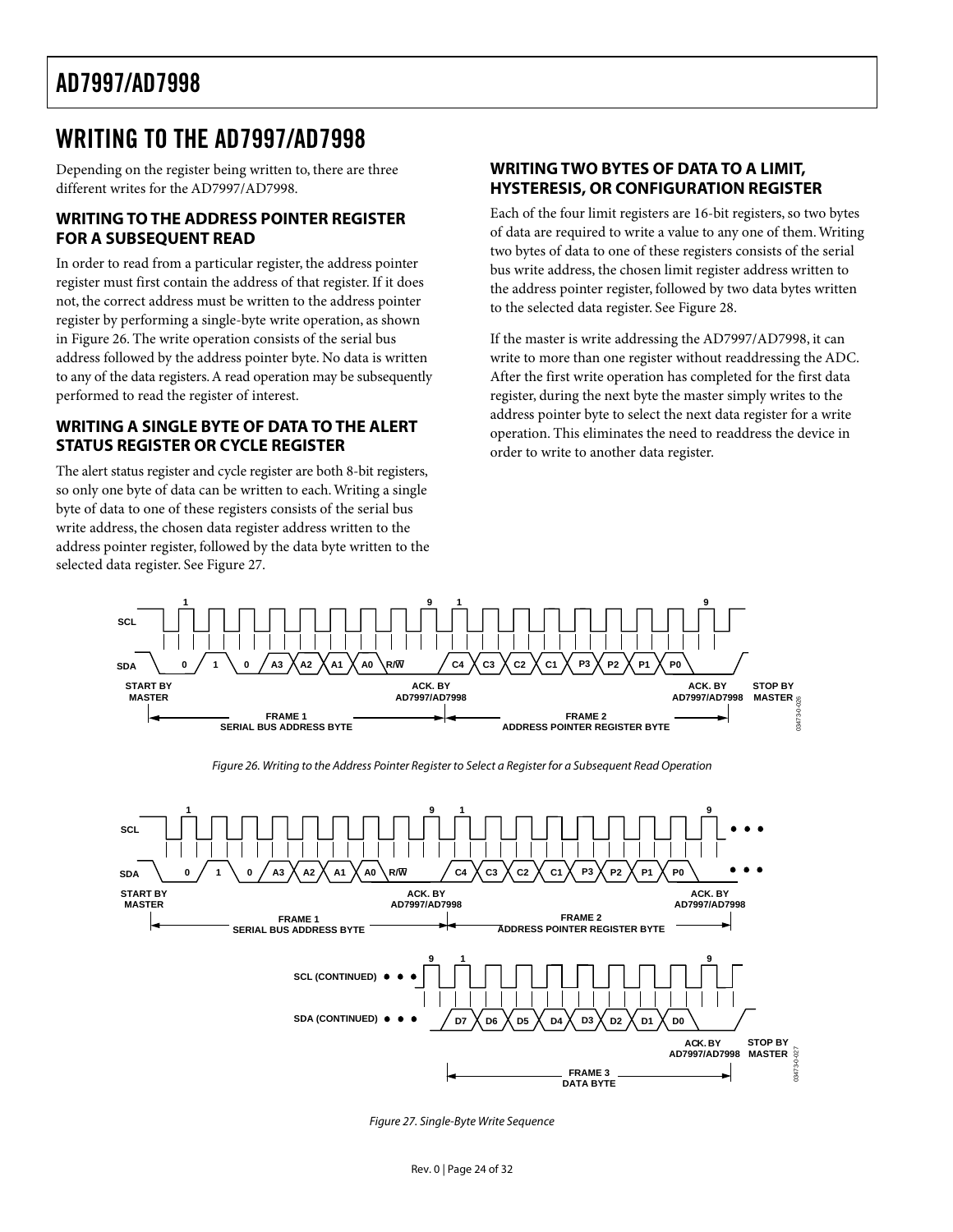<span id="page-24-0"></span>

Figure 28. 2-Byte Write Sequence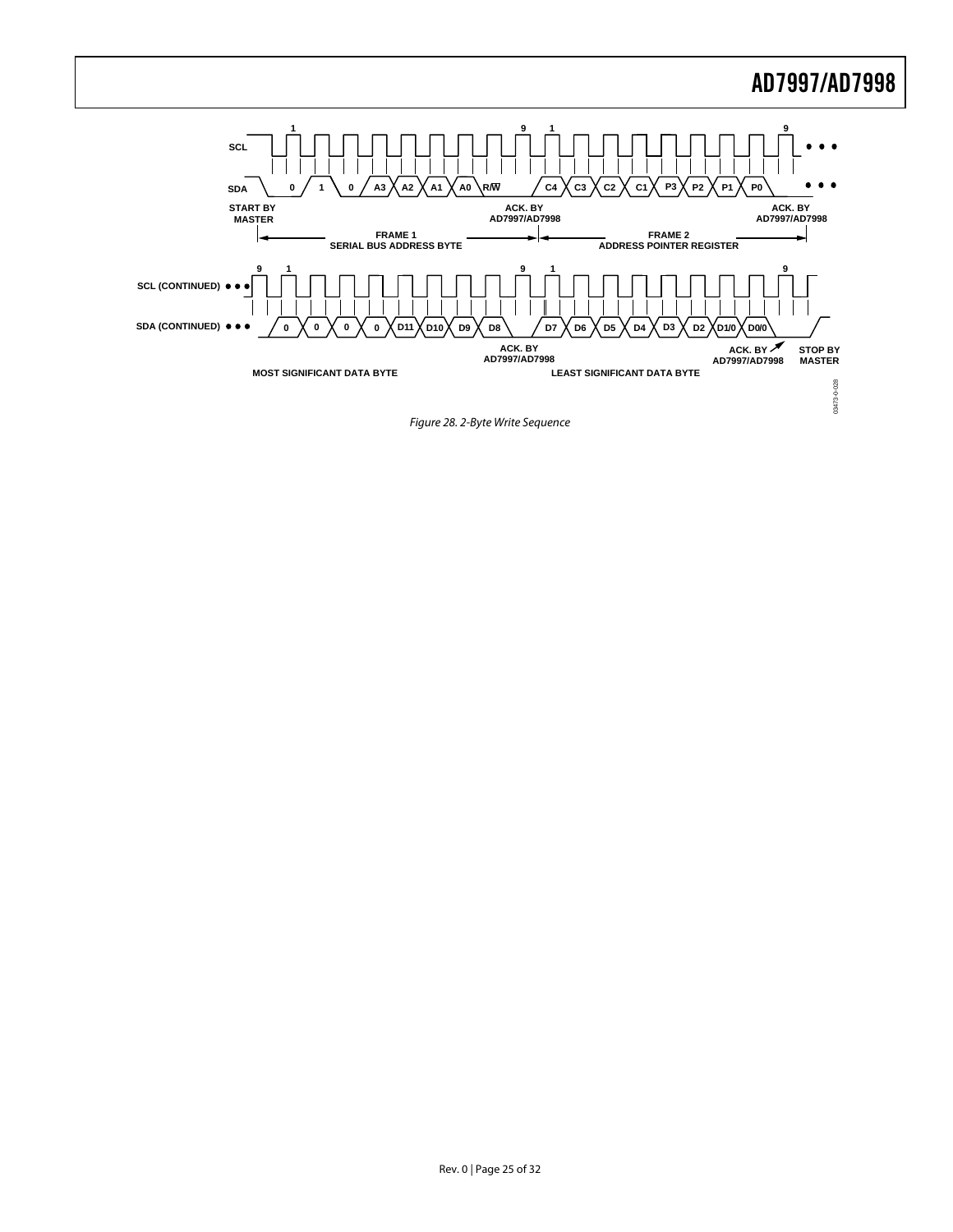### <span id="page-25-0"></span>READING DATA FROM THE AD7997/AD7998

Reading data from the AD7997/AD7998 is a 1- or 2-byte operation. Reading back the contents of the alert status register or the cycle timer register is a single-byte read operation, as shown in [Figure 29.](#page-25-1) This assumes the particular register address has previously been set up by a single-byte write operation to the address pointer register, as shown in [Figure 26.](#page-23-1) Once the register address has been set up, any number of reads can be performed from that particular register without having to write to the address pointer register again.

If a read from a different register is required, the relevant register address has to be written to the address pointer register, and again any number of reads from this register may then be performed.

Reading data from the configuration register, conversion result register, DATAHIGH registers, DATALOW registers, or hysteresis registers is a 2-byte operation, as shown in [Figure 30.](#page-25-2) The same rules apply for a 2-byte read as a single-byte read.

When reading data back from a register, for example the conversion result register, if more than two read bytes are supplied, the same or new data is read from the AD7997/ AD7998 without the need to readdress the device. This allows the master to continuously read from a data register without having to readdress the AD7997/AD7998.

<span id="page-25-2"></span><span id="page-25-1"></span>

Figure 30. Reading Two Bytes of Data from the Conversion Result Register

 **AD7997/AD7998**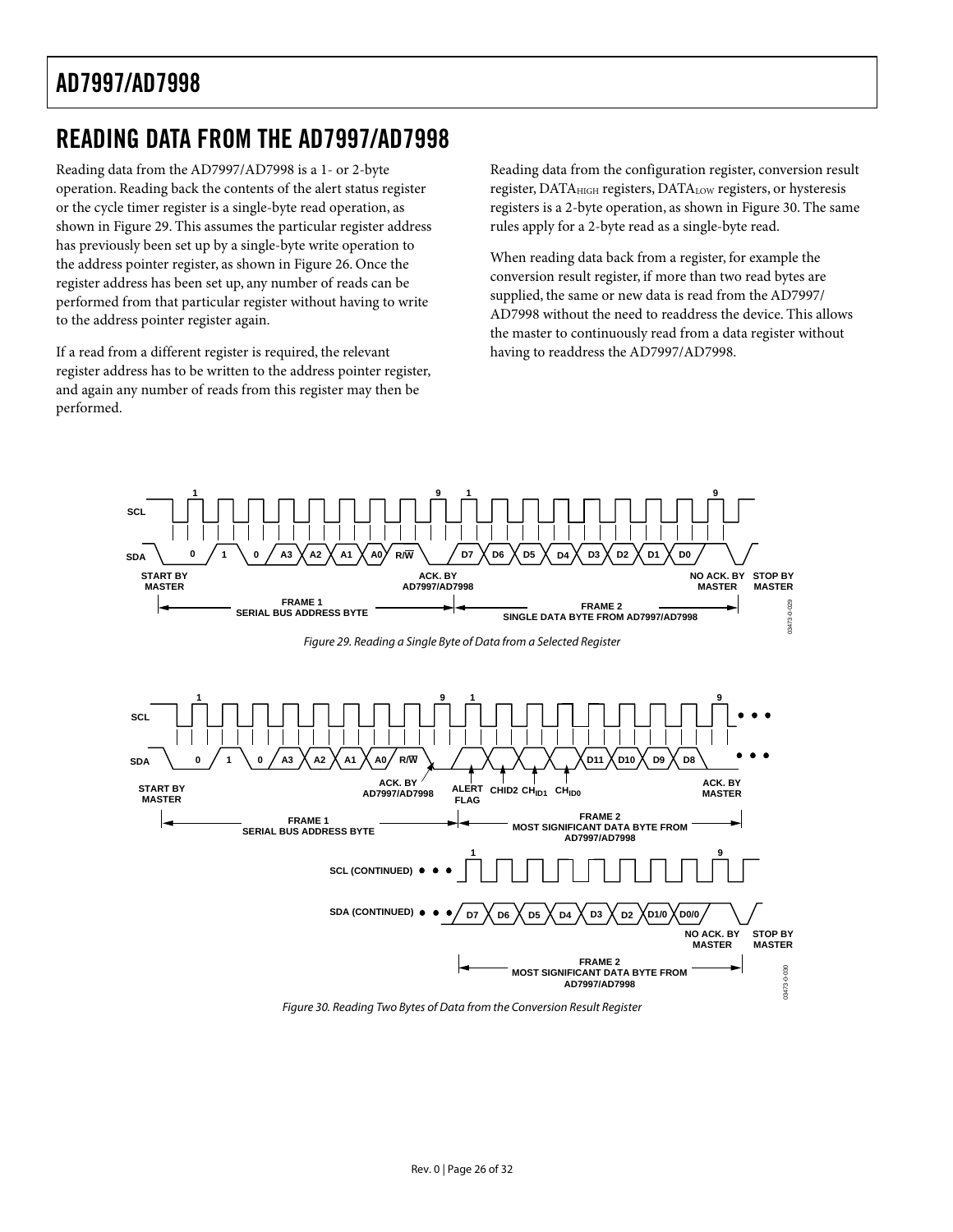### <span id="page-26-0"></span>ALERT/BUSY PIN

The ALERT/BUSY pin may be configured as an alert output or as a busy output, as shown in [Table 12.](#page-18-2) 

#### **SMBus ALERT**

The AD7997/AD7998 ALERT output is an SMBus interrupt line for devices that want to trade their ability to master for an extra pin. The AD7997/AD7998 is a slave-only device that uses the SMBus ALERT to signal the host device that it wants to talk. The SMBus ALERT on the AD7997/AD7998 is used as an outof-range indicator (a limit violation indicator).

The ALERT pin has an open-drain configuration that allows the ALERT outputs of several AD7997/AD7998s to be wired-AND'ed together when the ALERT pin is active low. D0 of the configuration register is used to set the active polarity of the ALERT output. The power-up default is active low. The ALERT function can be enabled or disabled by setting D2 of the configuration register to 1 or 0, respectively.

The host device can process the alert interrupt and simultaneously access all SMBus alert devices through the alert response address. Only the device that pulled the alert low acknowledges the alert response address (ARA). If more than one device pulls the ALERT pin low, the highest priority (lowest address) device wins communication rights via standard  $I^2C$  arbitration during the slave address transfer.

The ALERT output becomes active when the value in the conversion result register exceeds the value in the DATA<sub>HIGH</sub> register or falls below the value in the DATA<sub>LOW</sub> register for a selected channel. It is reset when a write operation to the configuration register sets D1 to a 1, or when the conversion result returns *N* LSB below or above the value stored in the DATAHIGH register or the DATALOW register, respectively. *N* is the value in the hysteresis register (see the [Limit Registers s](#page-19-1)ection).

The ALERT output requires an external pull-up resistor that can be connected to a voltage different from  $V_{DD}$  provided the maximum voltage rating of the ALERT output pin is not exceeded. The value of the pull-up resistor depends on the application, but should be as large as possible to avoid excessive sink currents at the ALERT output.

#### **BUSY**

When the ALERT/BUSY pin is configured as a BUSY output the pin is used to indicate when a conversion is taking place. The polarity of the BUSY pin is programmed through bit D0 in the Configuration register.

#### **PLACING THE AD7997-1/AD7998-1 INTO HIGH SPEED MODE**

High speed mode communication commences after the master addresses all devices connected to the bus with the master code, 00001XXX, to indicate that a high speed mode transfer is to begin. No device connected to the bus is allowed to acknowledge the high speed master code; therefore, the code is followed by a not-acknowledge (see [Figure 31\)](#page-26-1). The master must then issue a repeated start followed by the device address with an R/W bit. The selected device then acknowledges its address.

All devices continue to operate in high speed mode until such a time as the master issues a stop condition. When the stop condition is issued, the devices all return to fast mode.

#### **THE ADDRESS SELECT (AS) PIN**

The address select pin on the AD7997/AD7998 is used to set the I<sup>2</sup>C address for the AD7997/AD7998 device. The AS pin can be tied to V<sub>DD</sub>, to AGND, or left floating. The selection should be made as close as possible to the AS pin; avoid having long tracks introducing extra capacitance on to the pin. This is important for the float selection, as the AS pin has to charge to a midpoint after the start bit during the first address byte. Extra capacitance on the AS pin increases the time taken to charge to the midpoint and may cause an incorrect decision on the device address.When the AS pin is left floating, the AD7997/AD7998 can work with a capacitive load up to 40 pF.



<span id="page-26-1"></span>Figure 31. Placing the Part into High Speed Mode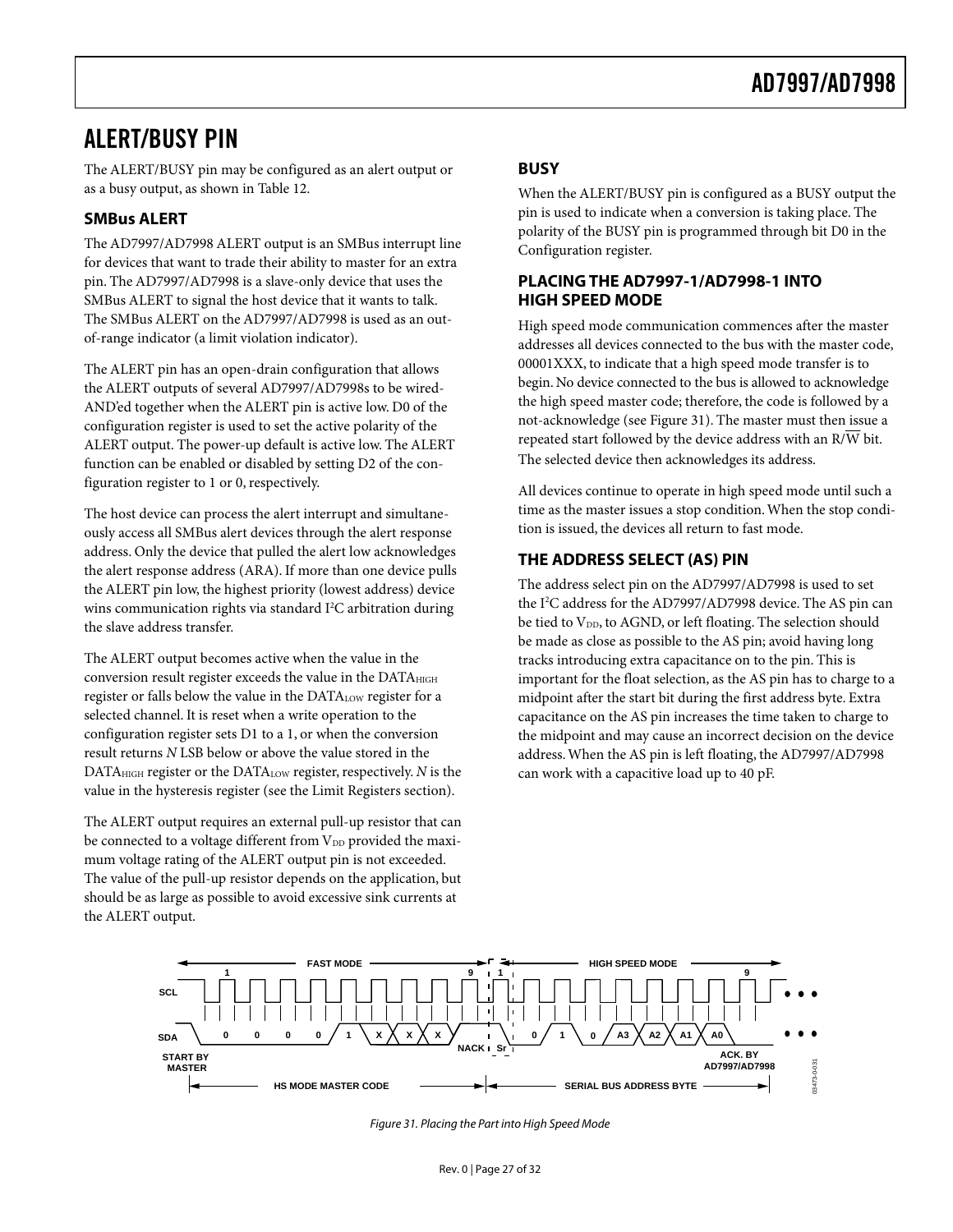### <span id="page-27-1"></span><span id="page-27-0"></span>MODES OF OPERATION

When supplies are first applied to the AD7997/AD7998, the ADC powers up in sleep mode and normally remains in this shutdown state while not converting. There are three methods of initiating a conversion on the AD7997/AD7998.

### **MODE 1—USING THE CONVST PIN**

A conversion can be initiated on the AD7997/AD7998 by pulsing the CONVST signal. The conversion clock for the part is internally generated so no external clock is required, except when reading from or writing to the serial port. On the rising edge of CONVST, the AD7997/AD7998 begins to power up (see point A in [Figure 32\)](#page-27-2). The power-up time from shutdown mode for the AD7997/AD7998 is approximately 1 µs; the CONVST signal must remain high for 1  $\mu$ s for the part to power up fully. CONVST can be brought low after this time. This power-up time also includes the acquisition time of the ADC. The falling edge of the CONVST signal places the track-and-hold into hold mode; a conversion is also initiated at this point (point B in [Figure 32\)](#page-27-2).When the conversion is complete, approximately 2 µs later, the part returns to shutdown (point C in [Figure 32\)](#page-27-2) and remains there until the next rising edge of CONVST. The master can then read the ADC to obtain the conversion result. The address pointer register must be pointing to the conversion result register in order to read back the conversion result.

If the  $\overline{CONVST}$  pulse does not remain high for more than 1  $\mu$ s, the falling edge of  $\overline{\text{CONVST}}$  still initiates a conversion but the result is invalid because the AD7997/AD7998 are not fully powered-up when the conversion takes place. To maintain the performance of the AD7997/AD7998 in this mode it is recommended that the I<sup>2</sup>C bus is quiet when a conversion is taking place.

The cycle timer register and Bits C4 to C1 in the address pointer register should contain all 0s when operating the AD7997/ AD7998 in this mode. The CONVST pin should be tied low for all other modes of operation.

To select an analog input channel for conversion in this mode, the user must write to the configuration register and select the corresponding channel for conversion. To set up a sequence of channels to be converted with each CONVST pulse, set the corresponding channel bits in the configuration register (see [Table 11\)](#page-18-3).

Once a conversion is complete, the master can address the AD7997/AD7998 to read the conversion result. If further conversions are required, the SCL line can be taken high while the CONVST signal is pulsed again; then an additional 18 SCL pulses are required to read the conversion result.

<span id="page-27-2"></span>When operating the AD7997-1/AD7998-1 in Mode 1 and reading after conversion with a 3.4 MHz  $f_{SCL}$ , the ADCs can achieve a typical throughput rate of up to 121 kSPS.



Figure 32. Mode 1 Operation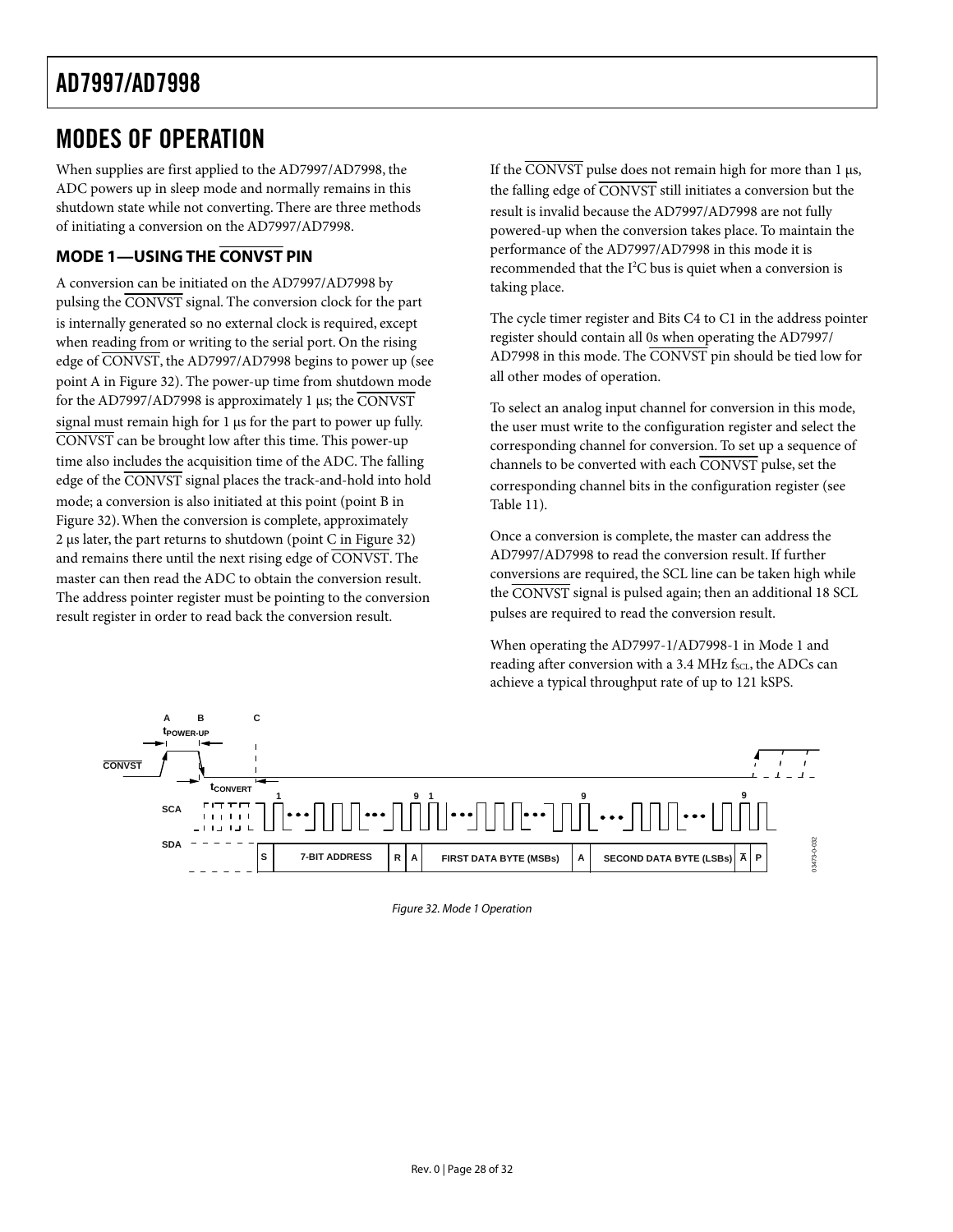#### <span id="page-28-0"></span>**MODE 2 – COMMAND MODE**

This mode allows a conversion to be automatically initiated any time a write operation occurs. In order to use this mode, the Command Bits C4 to C1 in the address pointer byte shown in [Table 7 m](#page-17-3)ust be programmed.

To select a single analog input for conversion in this mode, the user must set Bits C4 to C1 of the address pointer byte to indicate which channel to convert on (see [Table 26\)](#page-28-1). When all four command bits are 0, this mode is not in use.

To select a sequence of channels for conversion in this mode, first select the channels to be included in the sequence by setting the channel bits in the configuration register. Next, set the command bits in the address pointer byte to 0111. With the command bits of the address pointer byte set to 0111, the ADC knows to look in the configuration register for the sequence of channels to be converted. The ADC starts converting on the lowest channel in the sequence and then the next lowest until all the channels in the sequence are converted. The ADC stops converting the sequence when it receives a STOP bit.

[Figure 29 i](#page-25-1)llustrates a 2-byte read operation from the conversion result register. This operation is preceded typically by a write to the address pointer register so that the following read accesses the desired register, in this case the conversion result register (see [Figure 26\)](#page-23-1). If Command Bits C4 to C1 are set when the contents of the address pointer register are being loaded, the AD7997/AD7998 begins to power up and convert upon the selected channel(s). Power-up begins on the fifth SCL falling edge of the address point byte, (see point A in [Figure 33\)](#page-29-1).

[Table 26 s](#page-28-1)hows the channel selection in this mode via Command Bits C4 to C1 in the address pointer register. The wake-up, acquisition, and conversion times combined should take approximately 3 µs. Following the write operation, the AD7997/AD7998 must be addressed again to indicate that a read operation is required. The read then takes place from the conversion result register. This read accesses the conversion result from the channel selected via the command bits. If Command Bits C4 to C1 were set to 0111, and Bits D4 and D5 were set in the configuration register, a 4-byte read would be necessary. The first read accesses the data from the conversion on  $V_{\text{IN}}$ 1. While this read takes place, a conversion occurs on  $V_{IN}$ 2. The second read accesses this data from  $V_{IN}$ 2. Figure 34 illustrates how this mode operates; the user would first have written to the configuration register to select the sequence of channels to be converted before write addressing the part with the command bits set to 0111.

When operating the AD7997-1/AD7998-1 in Mode 2 with a high speed mode, 3.4 MHz SCL, the conversion may not be complete before the master tries to read the conversion result. If this is the case, the AD7997-1/AD7998-1 holds the SCL line low during the ACK clock after the read address, until the conversion is complete. When the conversion is complete, the AD7997-1/AD7998-1 releases the SCL line and the master can then read the conversion result.

After the conversion is initiated by setting the command bits in the address pointer byte, if the AD7997/AD7998 receives a STOP or NACK from the master, the AD7997/AD7998 stops converting.

| C4       | C <sub>3</sub> | C2       | C <sub>1</sub> | P <sub>3</sub> | P <sub>2</sub> | P <sub>1</sub> | P <sub>0</sub> | <b>Mode 2, Convert On</b>                                                       | <b>Comments</b>                            |
|----------|----------------|----------|----------------|----------------|----------------|----------------|----------------|---------------------------------------------------------------------------------|--------------------------------------------|
| $\Omega$ | 0              | 0        | $\mathbf{0}$   | $\mathbf{0}$   | $\mathbf{0}$   | 0              | $\Omega$       | Not selected                                                                    |                                            |
|          | $\mathbf 0$    | $\Omega$ | $\Omega$       | $\Omega$       | $\mathbf{0}$   | $\Omega$       | $\mathbf{0}$   | $V_{\text{IN}}1$                                                                |                                            |
|          | 0              | $\Omega$ |                | $\Omega$       | $\Omega$       | 0              | $\Omega$       | $V_{IN}2$                                                                       |                                            |
|          | $\mathbf 0$    |          | $\Omega$       | $\Omega$       | 0              | $\Omega$       | $\mathbf{0}$   | $V_{IN}3$                                                                       |                                            |
|          | $\mathbf 0$    |          |                | $\Omega$       | 0              | $\mathbf{0}$   | $\mathbf{0}$   | $V_{IN}4$                                                                       | With the pointer Bits P3-P0 set to all 0s, |
|          |                |          | $\Omega$       | $\Omega$       | $\Omega$       | $\mathbf{0}$   | $\mathbf{0}$   | V <sub>IN</sub> 5                                                               | the next read accesses the results of the  |
|          |                |          |                | $\Omega$       | $\Omega$       | $\mathbf{0}$   | $\mathbf{0}$   | $V_{\text{IN}}6$                                                                | conversion result register.                |
|          |                |          | $\Omega$       | $\Omega$       | $\Omega$       | $\mathbf{0}$   | $\mathbf{0}$   | $V_{IN}$ 7                                                                      |                                            |
|          |                |          |                | $\mathbf 0$    | 0              | $\mathbf{0}$   | 0              | $V_{IN}8$                                                                       |                                            |
| $\Omega$ |                |          |                | $\Omega$       | $\Omega$       | 0              | $\Omega$       | Sequence of channels selected in the<br>configuration register, Bits D11 to D4. |                                            |

<span id="page-28-1"></span>**Table 26. Address Pointer Byte**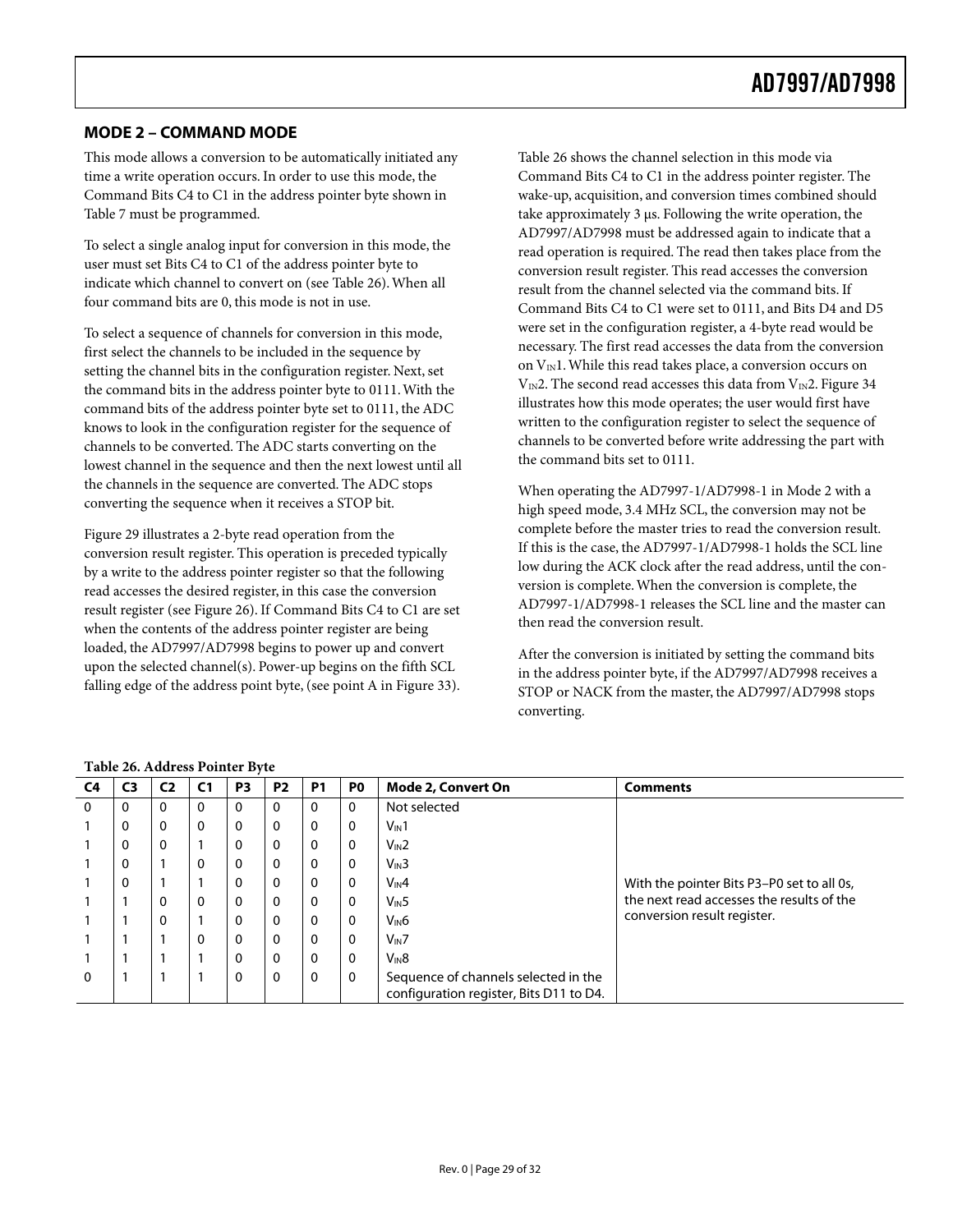<span id="page-29-1"></span><span id="page-29-0"></span>

<span id="page-29-2"></span>Figure 34. Mode 2 Sequence Operation

#### **MODE 3—AUTOMATIC CYCLE INTERVAL MODE**

An automatic conversion cycle can be selected and enabled by writing a value to the cycle timer register.A conversion cycle interval can be set up on the AD7997/AD7998 by programming the relevant bits in the 8-bit cycle timer register, as decoded in [Table 24.](#page-21-2) Only the 3 LSBs are used to select the cycle interval; the 5 MSBs should contain 0s.When the 3 LSBs of the register are programmed with any configuration other than all 0s, a conversion takes place every *X* ms; the cycle interval, X, depends on the configuration of these three bits in the cycle timer register. There are seven different cycle time intervals to choose from, as shown in [Table 24.](#page-21-2) Once the conversion has taken place, the part powers down again until the next conversion occurs. To exit this mode of operation, the user must program the 3 LSBs of the cycle timer register to contain all 0s.

To select a channel(s) for operation in the cycle mode, set the corresponding channel bit(s), D11 to D4, of the configuration register. If more than one channel bit is set in the configuration register, the ADC automatically cycles through the channel sequence starting with the lowest channel and working its way up through the sequence. Once the sequence is complete, the ADC starts converting on the lowest channel again, continuing to loop through the sequence until the cycle timer register contents are set to all 0s. This mode is useful for monitoring signals, such as battery voltage and temperature, alerting only when the limits are violated.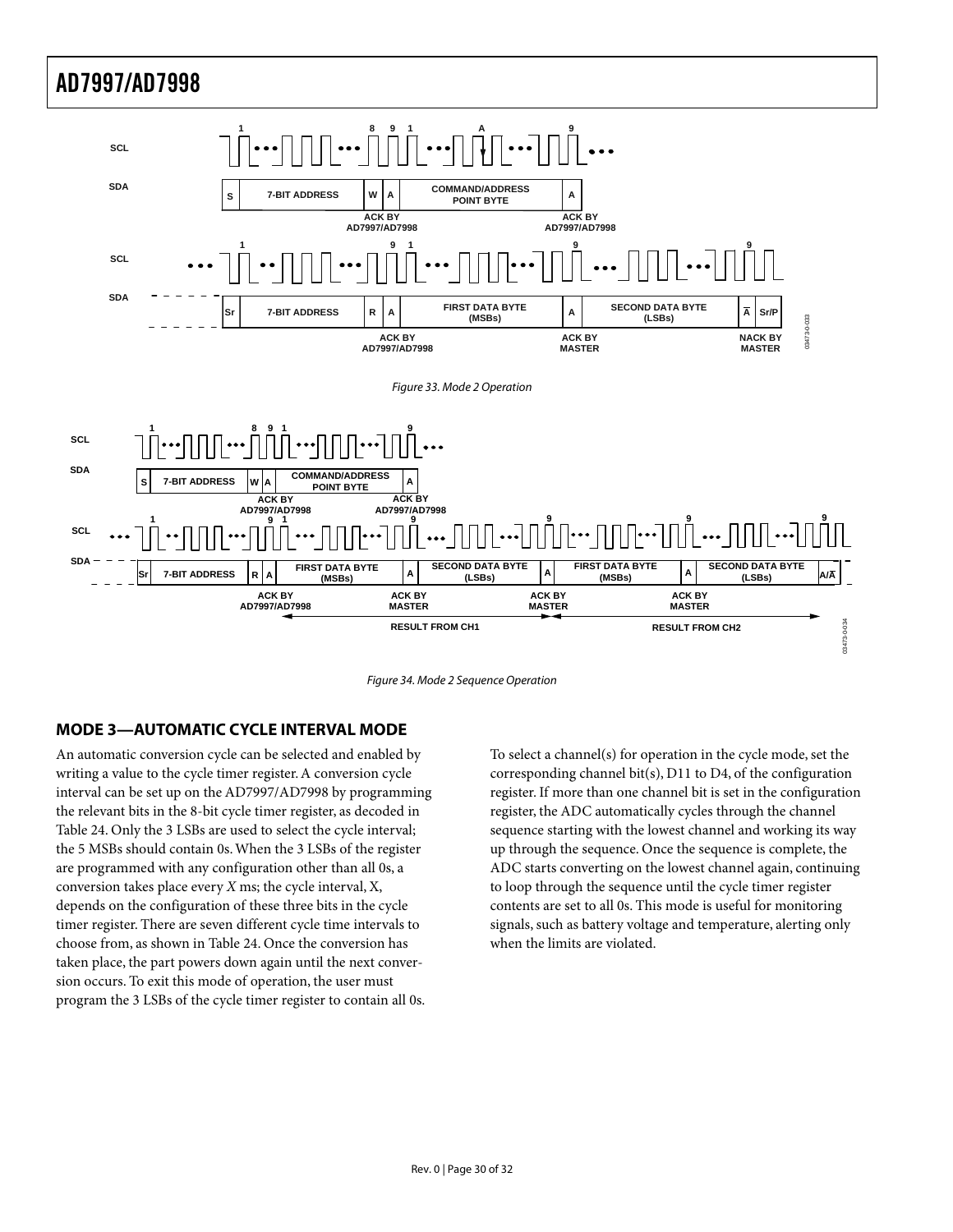### <span id="page-30-0"></span>OUTLINE DIMENSIONS



**COMPLIANT TO JEDEC STANDARDS MO-153AC**

Figure 35. 20-Lead Thin Shrink Small Outline Package [TSSOP]

(RU-20) Dimensions shown in millimeters

#### **ORDERING GUIDE**

<span id="page-30-2"></span>

| Model <sup>1</sup>            | <b>Temperature Range</b>           | Linearity Error <sup>2</sup> (Max) | <b>Package Option</b> | <b>Package Description</b>         |
|-------------------------------|------------------------------------|------------------------------------|-----------------------|------------------------------------|
| AD7997BRU-0                   | $-40^{\circ}$ C to $+85^{\circ}$ C | $\pm$ 0.5 LSB                      | <b>RU-20</b>          | <b>TSSOP</b>                       |
| AD7997BRU-0REEL               | $-40^{\circ}$ C to $+85^{\circ}$ C | $\pm$ 0.5 LSB                      | <b>RU-20</b>          | <b>TSSOP</b>                       |
| AD7997BRUZ-03                 | $-40^{\circ}$ C to $+85^{\circ}$ C | $\pm$ 0.5 LSB                      | <b>RU-20</b>          | <b>TSSOP</b>                       |
| AD7997BRUZ-0REEL <sup>3</sup> | $-40^{\circ}$ C to $+85^{\circ}$ C | $\pm$ 0.5 LSB                      | <b>RU-20</b>          | <b>TSSOP</b>                       |
| AD7997BRU-1                   | $-40^{\circ}$ C to $+85^{\circ}$ C | $\pm$ 0.5 LSB                      | <b>RU-20</b>          | <b>TSSOP</b>                       |
| AD7997BRU-1REEL               | $-40^{\circ}$ C to $+85^{\circ}$ C | $\pm$ 0.5 LSB                      | <b>RU-20</b>          | <b>TSSOP</b>                       |
| AD7997BRUZ-13                 | $-40^{\circ}$ C to $+85^{\circ}$ C | $\pm$ 0.5 LSB                      | <b>RU-20</b>          | <b>TSSOP</b>                       |
| AD7997BRUZ-1REEL <sup>3</sup> | $-40^{\circ}$ C to $+85^{\circ}$ C | $\pm$ 0.5 LSB                      | <b>RU-20</b>          | <b>TSSOP</b>                       |
| AD7998BRU-0                   | $-40^{\circ}$ C to $+85^{\circ}$ C | $±1$ LSB                           | <b>RU-20</b>          | <b>TSSOP</b>                       |
| AD7998BRU-0REEL               | $-40^{\circ}$ C to $+85^{\circ}$ C | $±1$ LSB                           | <b>RU-20</b>          | <b>TSSOP</b>                       |
| AD7998BRUZ-03                 | $-40^{\circ}$ C to $+85^{\circ}$ C | $±1$ LSB                           | <b>RU-20</b>          | <b>TSSOP</b>                       |
| AD7998BRUZ-0REEL <sup>3</sup> | $-40^{\circ}$ C to $+85^{\circ}$ C | $±1$ LSB                           | <b>RU-20</b>          | <b>TSSOP</b>                       |
| AD7998BRU-1                   | $-40^{\circ}$ C to $+85^{\circ}$ C | $±1$ LSB                           | <b>RU-20</b>          | <b>TSSOP</b>                       |
| AD7998BRU-1REEL               | $-40^{\circ}$ C to $+85^{\circ}$ C | $±1$ LSB                           | <b>RU-20</b>          | <b>TSSOP</b>                       |
| AD7998BRUZ-13                 | $-40^{\circ}$ C to $+85^{\circ}$ C | $±1$ LSB                           | <b>RU-20</b>          | <b>TSSOP</b>                       |
| AD7998BRUZ-1REEL <sup>3</sup> | $-40^{\circ}$ C to $+85^{\circ}$ C | $±1$ LSB                           | <b>RU-20</b>          | <b>TSSOP</b>                       |
| EVAL-AD7997CB                 |                                    |                                    |                       | <b>Standalone Evaluation Board</b> |
| EVAL-AD7998CB                 |                                    |                                    |                       | <b>Standalone Evaluation Board</b> |

<span id="page-30-3"></span><sup>1</sup> The AD7997-0/AD7998-0 support standard and fast I<sup>2</sup>C interface modes. The AD7997-1/AD7998-1 support standard, fast, and high speed I<sup>2</sup>C interface modes.<br><sup>2</sup> Linearity error here refers to integral poplinearity

<span id="page-30-4"></span><sup>2</sup> Linearity error here refers to integral nonlinearity.<br><sup>3</sup> Z = Pb-free part.

<span id="page-30-5"></span>

 $\overline{a}$ 

#### **RELATED PARTS IN I 2 C-COMPATIBLE ADC PRODUCT FAMILY**

<span id="page-30-1"></span>

| Part Number | <b>Resolution</b> | <b>Number of Input Channels</b> | Package  |
|-------------|-------------------|---------------------------------|----------|
| AD7994      | ے ا               |                                 | 16 TSSOP |
| AD7993      | 10                |                                 | 16 TSSOP |
| AD7992      | 1.<br>ے ا         |                                 | 10 MSOP  |